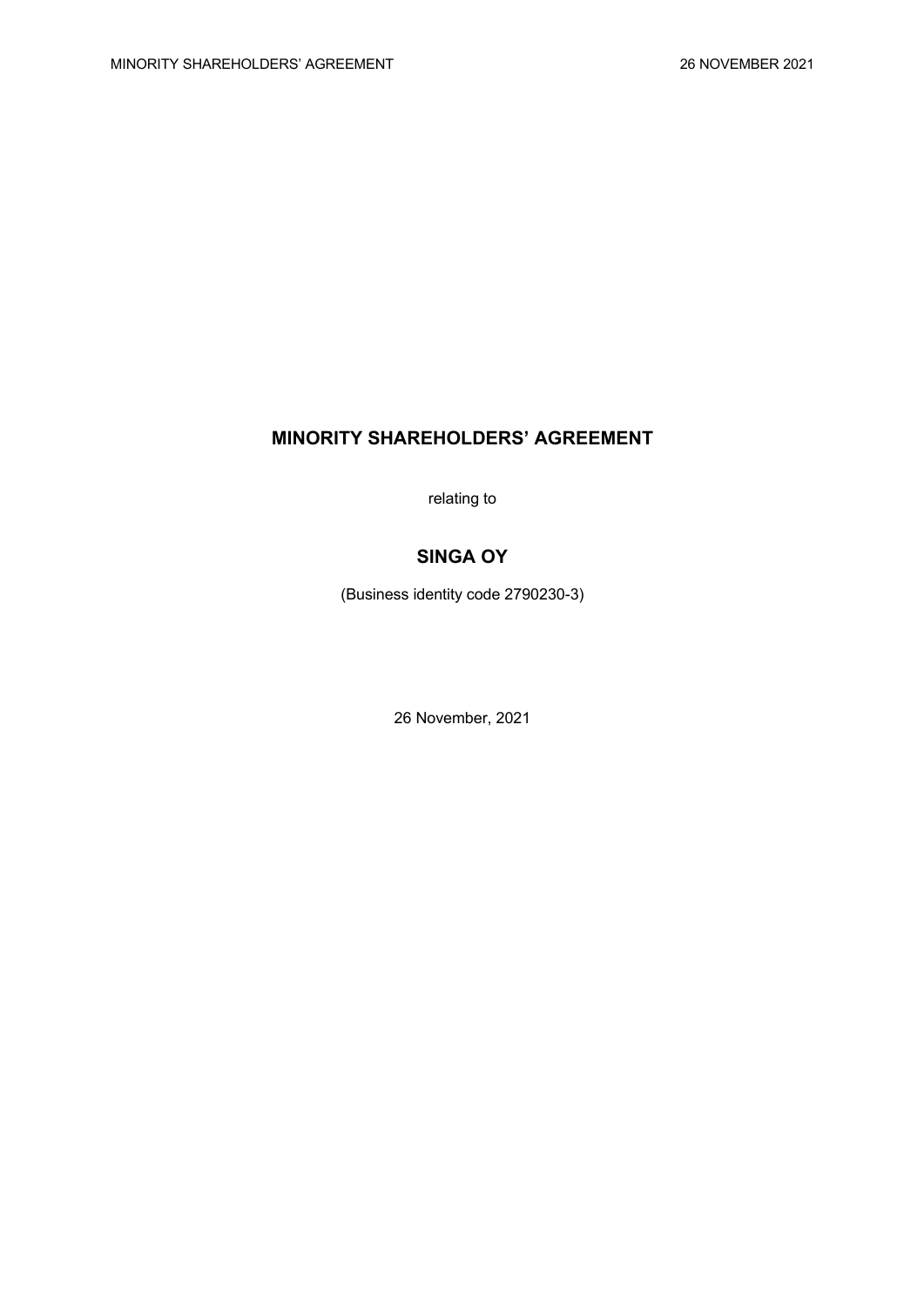# **TABLE OF CONTENTS**

| 1              |                                        |  |  |  |
|----------------|----------------------------------------|--|--|--|
| $\mathbf{2}$   |                                        |  |  |  |
| 3              |                                        |  |  |  |
| 4              |                                        |  |  |  |
| 5              |                                        |  |  |  |
|                | 5.1<br>5.2<br>5.3<br>5.4<br>5.5<br>5.6 |  |  |  |
| 6              |                                        |  |  |  |
|                | 6.1<br>6.2<br>6.3<br>6.4<br>6.5        |  |  |  |
| $\overline{7}$ |                                        |  |  |  |
| 8              |                                        |  |  |  |
| 9              |                                        |  |  |  |
| 10             |                                        |  |  |  |
| 11             |                                        |  |  |  |
| 12             |                                        |  |  |  |
| 13             |                                        |  |  |  |
|                | 13.1<br>13.2<br>13.3<br>13.4<br>13.5   |  |  |  |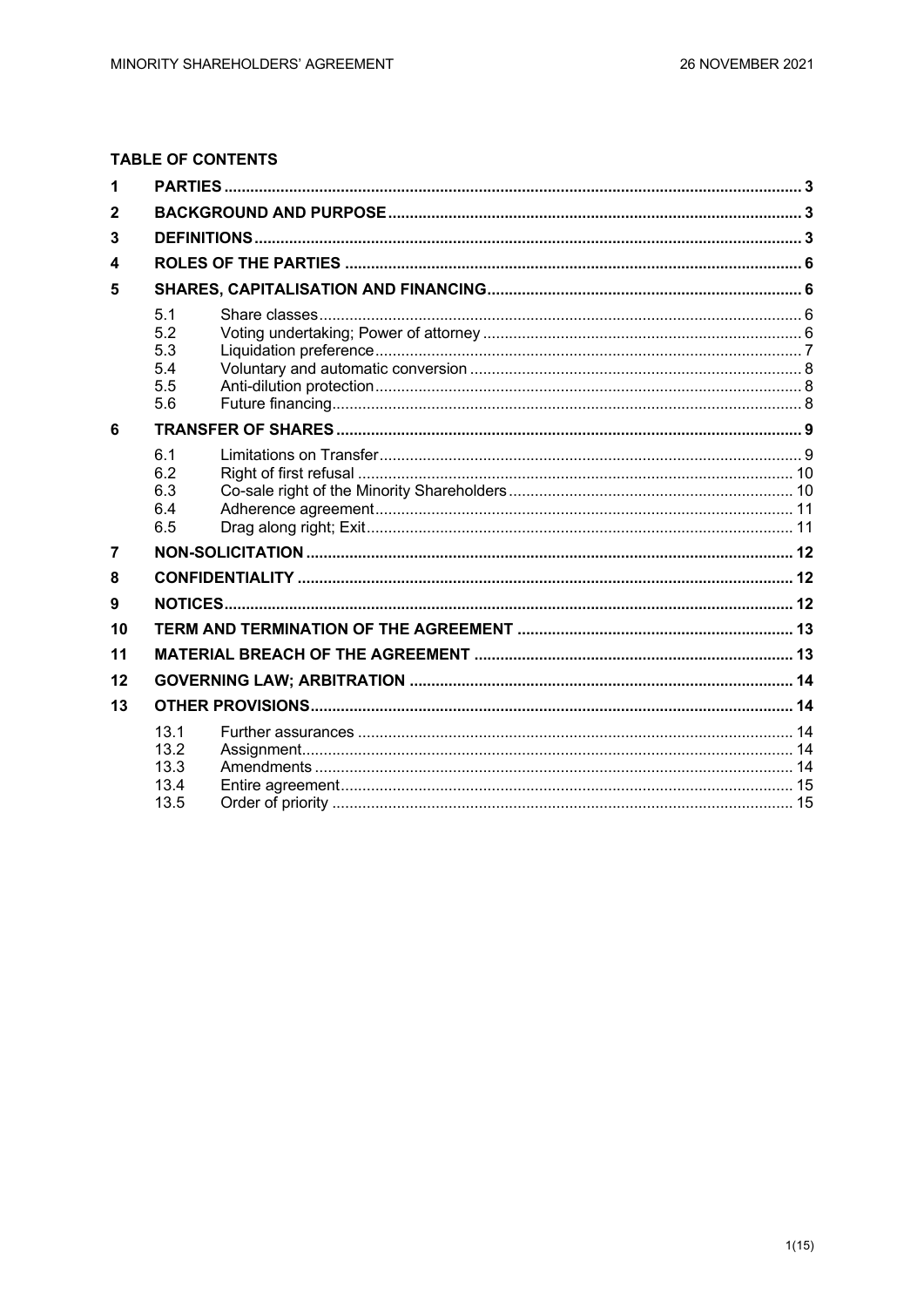# **SCHEDULES**

- **Schedule 1.2** Main Shareholders
- **Schedule 5.5.1** Calculation of Anti-Dilution Adjustment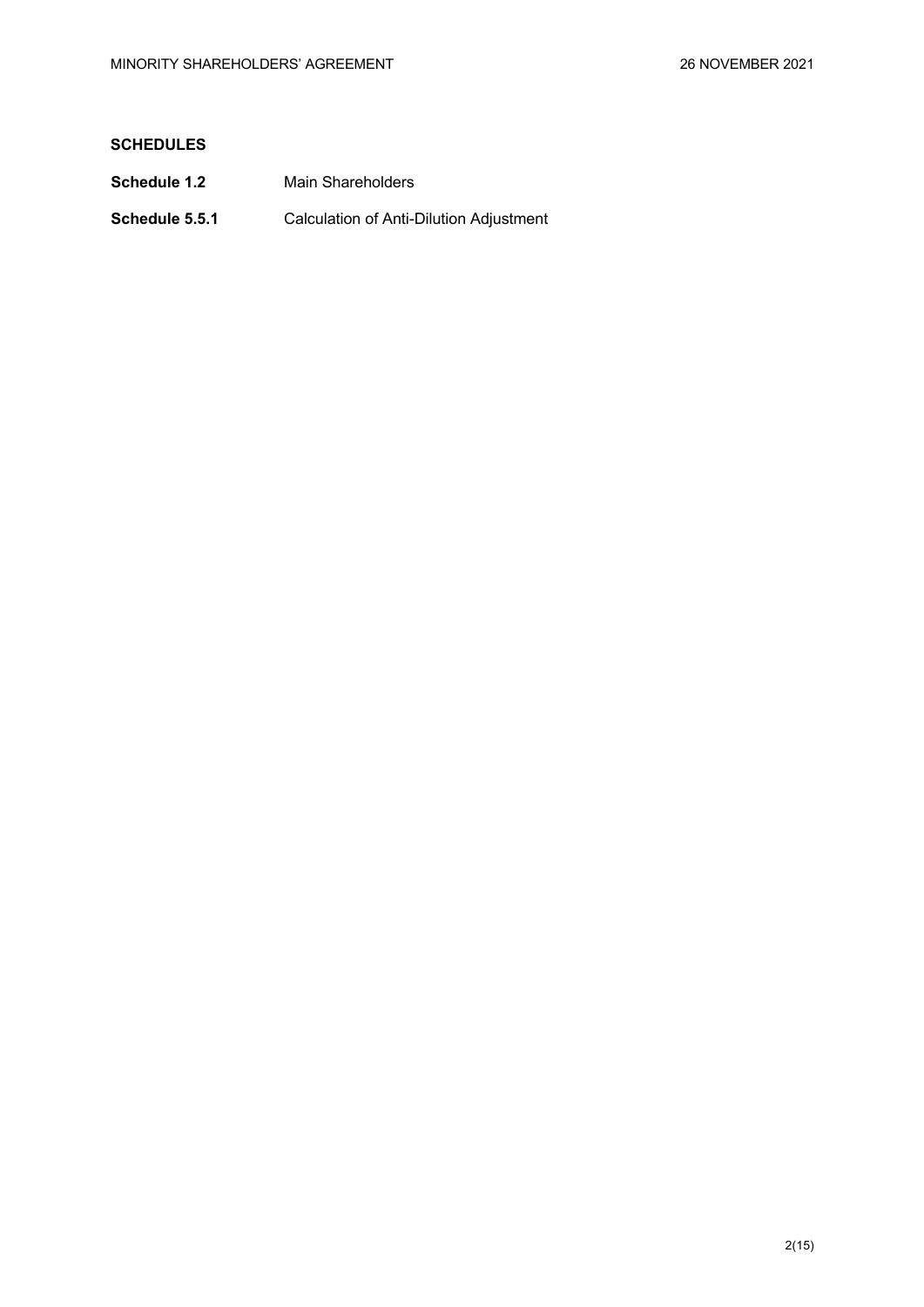# **1 PARTIES**

- 1.1 This minority shareholders' agreement (the **Agreement**) is entered into by and between certain shareholders of **Singa Oy** (business identity code 2790230-3) (the **Company**) by committing to this agreement electronically on Invesdor's platform as a part of the investment process or by signing a separate adherence agreement in a form approved by the Board (such shareholders are hereinafter referred to together as the **Minority Shareholders** and each individually as a **Minority Shareholder**).
- 1.2 The shareholders specified in Schedule 1.2 hereto are hereinafter referred to together as the **Main Shareholders** and each individually as a **Main Shareholder**.
- 1.3 The Minority Shareholders and the Main Shareholders are hereinafter referred to together as the **Shareholders** and each individually as a **Shareholder**.
- 1.4 The Minority Shareholders, the Main Shareholders and the Company are hereinafter referred to together as the **Parties** and each individually as a **Party**.

# **2 BACKGROUND AND PURPOSE**

- 2.1 The purpose of this Agreement is to agree on the terms and conditions applying to the Minority Shareholders' ownership of Shares. The Parties shall during the term of this Agreement act in good faith towards each other and towards the Company, and shall cause each of their representatives, if any, to abide by this Agreement.
- 2.2 The Minority Shareholders are aware and acknowledge that the main objective of the Main Shareholders is to increase the equity value of the Company and, eventually, the realisation of this increase in value by listing of the Company on a stock exchange or by the sale of the holdings of the Main Shareholders to any person (including to the Company itself).
- 2.3 All the Parties have carefully and independently assessed the rights and obligations which this Agreement confers on them and also the risks and opportunities relating to the arrangement contained herein.

# **3 DEFINITIONS**

3.1 As used in this Agreement, in addition to the words and phrases defined above, the capitalised words and phrases listed below shall, unless otherwise clearly indicated or evident in the context, have the respective meanings specified below. Where appropriate, the singular shall include the plural and vice versa. Unless otherwise indicated, references to **Sections** and **Schedules** shall mean the sections and schedules of this Agreement.

| 3.2 | <b>Agreement</b>                | means this Minority Shareholders' Agreement and the<br>Schedules thereto.         |
|-----|---------------------------------|-----------------------------------------------------------------------------------|
| 3.3 | <b>Anti-dilution Adjustment</b> | has the meaning set out in Section 5.5.1.                                         |
| 3.4 | <b>Articles of Association</b>  | means the articles of association of the Company as<br>amended from time to time. |
| 3.5 | <b>Board</b>                    | means the board of directors of the Company.                                      |
| 3.6 | <b>Breaching Party</b>          | has the meaning set out in Section 11.1.                                          |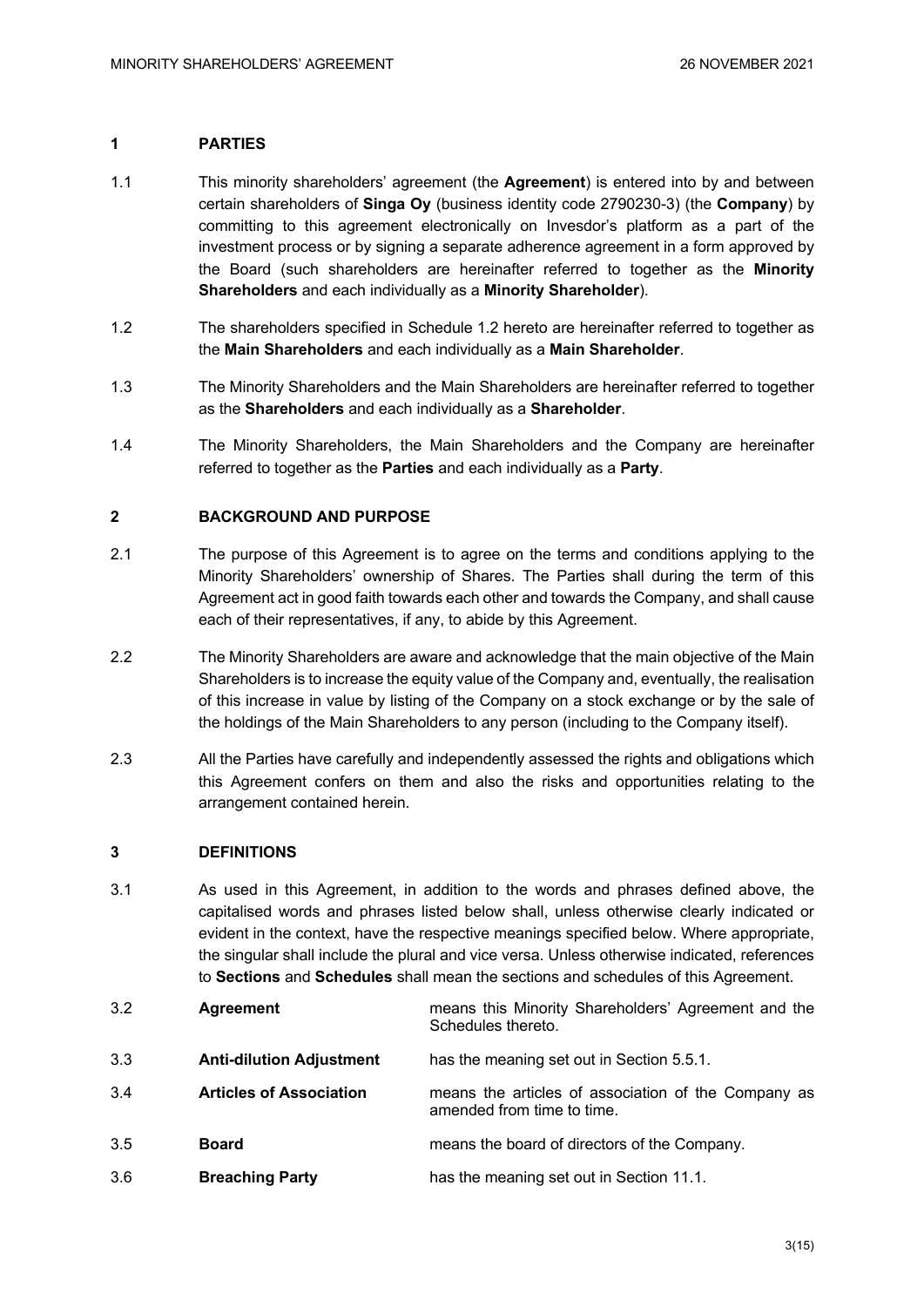| 3.7  | <b>Business</b>                     | means the business of the Company or the companies<br>belonging to the same group, as carried out by the<br>Company and such companies from time to time.                                                                                                                                                                                                                                                                                                                                                                                                                                                                                                                                                                                                                                   |
|------|-------------------------------------|---------------------------------------------------------------------------------------------------------------------------------------------------------------------------------------------------------------------------------------------------------------------------------------------------------------------------------------------------------------------------------------------------------------------------------------------------------------------------------------------------------------------------------------------------------------------------------------------------------------------------------------------------------------------------------------------------------------------------------------------------------------------------------------------|
| 3.8  | <b>Common Shares</b>                | has the meaning set out in Section 5.1.1.                                                                                                                                                                                                                                                                                                                                                                                                                                                                                                                                                                                                                                                                                                                                                   |
| 3.9  | <b>Companies Act</b>                | means the Finnish Companies Act (in Finnish:<br>osakeyhtiölaki 2006/624), as amended from time to time.                                                                                                                                                                                                                                                                                                                                                                                                                                                                                                                                                                                                                                                                                     |
| 3.10 | <b>Confidential Information</b>     | means, for example, all technical and business<br>information relating to the Company's, or the Company's<br>customers', trade secrets, existing and/or contemplated<br>products and services, data, software, proprietary<br>infrastructure, algorithms, mathematical<br>technical<br>models and modelling methods, as well as the financial<br>information and current and future business plans,<br>regardless of whether the information is designated as<br>confidential information or not.                                                                                                                                                                                                                                                                                           |
| 3.11 | <b>Conversion Price</b>             | means an amount equal to the Preferred Share Price as<br>reduced one or more times pursuant to the Anti-dilution<br>Adjustment.                                                                                                                                                                                                                                                                                                                                                                                                                                                                                                                                                                                                                                                             |
| 3.12 | <b>Exit</b>                         | means (i) an IPO, or (ii) a Trade Sale.                                                                                                                                                                                                                                                                                                                                                                                                                                                                                                                                                                                                                                                                                                                                                     |
| 3.13 | <b>IPO</b>                          | means an initial public offering of the Shares on the<br>Helsinki Stock Exchange or on any other recognised<br>stock exchange, including any multilateral trading<br>facilities. For the avoidance of doubt, the IPO may<br>include a new issue of Shares by the Company to the<br>public, or the existing Shareholders selling all or some of<br>their Shares, or a combination of both.                                                                                                                                                                                                                                                                                                                                                                                                   |
| 3.14 | <b>Holding Company</b>              | means a legal entity through which a Shareholder holds<br>Shares.                                                                                                                                                                                                                                                                                                                                                                                                                                                                                                                                                                                                                                                                                                                           |
| 3.15 | <b>Intellectual Property Rights</b> | means copyrights (excluding paternity rights), copyright<br>related rights, know-how, trademarks, domain-names,<br>utility models, logos and trade names, product<br>descriptions, patents, innovations, discoveries, trade<br>secrets, ideas, methods, rights in designs, computer<br>technical<br>scientific,<br>product<br>software,<br>and<br>and<br>information relating to the Company (and any of its<br>affiliate) or arising from the business of the Company<br>(and any of its affiliates), regardless of whether<br>registered or not and including application for grant of<br>any of the foregoing and all rights or forms of protection<br>having equivalent or similar effect to any of the foregoing,<br>which may now or at any time hereafter, anywhere in the<br>world. |
| 3.16 | <b>Liquidation Event</b>            | means (i) a Trade Sale or (ii) a liquidation, dissolution,<br>winding up or bankruptcy of the Company.                                                                                                                                                                                                                                                                                                                                                                                                                                                                                                                                                                                                                                                                                      |
| 3.17 | <b>Main Shareholder</b>             | has the meaning set out in the introductory paragraphs<br>hereof.                                                                                                                                                                                                                                                                                                                                                                                                                                                                                                                                                                                                                                                                                                                           |
| 3.18 | <b>Main Shareholder Majority</b>    | means the Main Shareholders holding more than fifty per<br>cent (50%) of all Shares owned by the Main<br>Shareholders.                                                                                                                                                                                                                                                                                                                                                                                                                                                                                                                                                                                                                                                                      |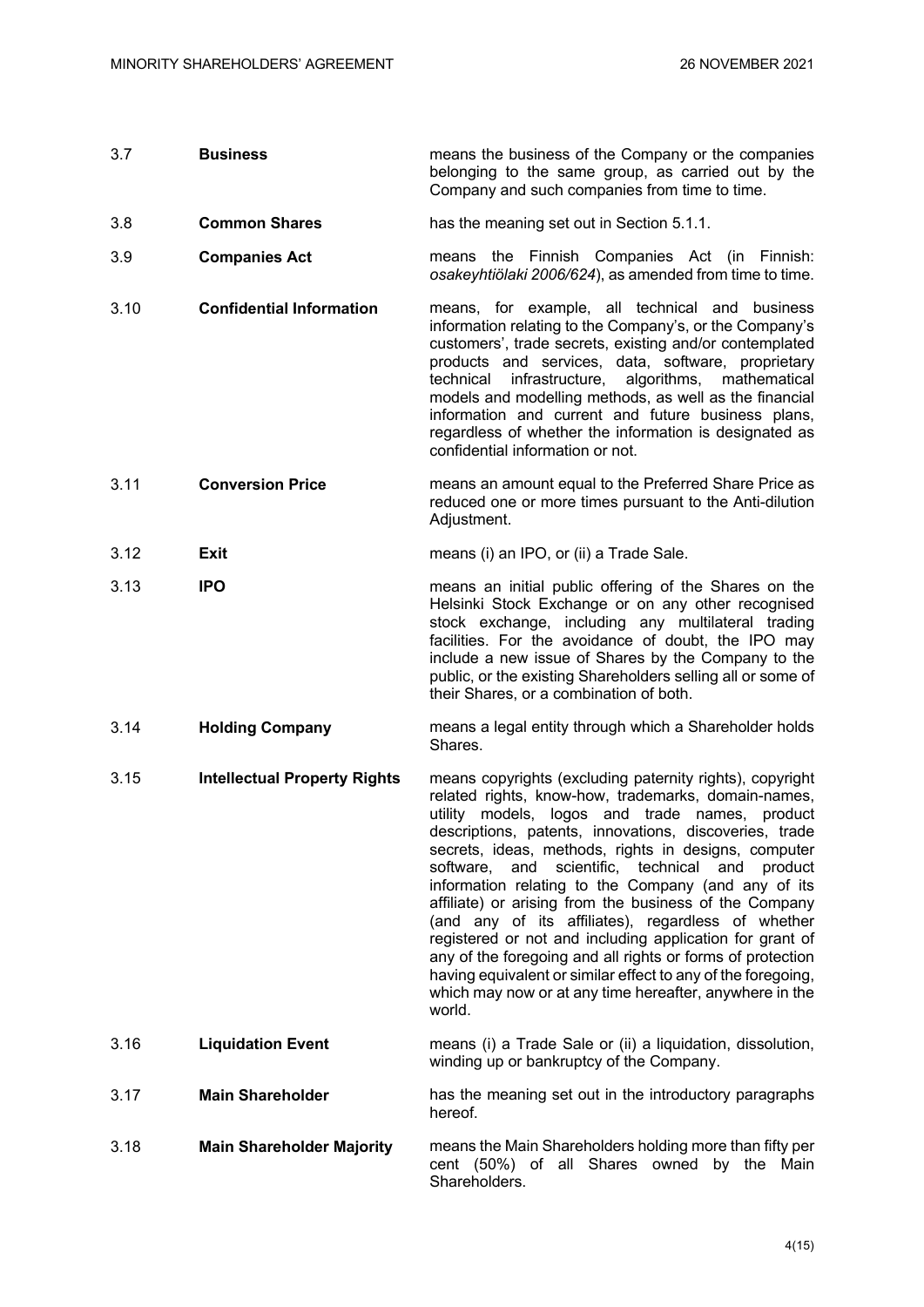| 3.19 | <b>Main Shareholders'</b><br><b>Agreement</b>   | means the Shareholders' Agreement entered into by and<br>between the Main Shareholders and the Company on 6<br>March 2017 and amended on 1 January 2019.                                                                                                                                                                                                                                                                                                                                                                                                                                                               |
|------|-------------------------------------------------|------------------------------------------------------------------------------------------------------------------------------------------------------------------------------------------------------------------------------------------------------------------------------------------------------------------------------------------------------------------------------------------------------------------------------------------------------------------------------------------------------------------------------------------------------------------------------------------------------------------------|
| 3.20 | <b>Material Breach</b>                          | has the meaning set out in Section 11.1.                                                                                                                                                                                                                                                                                                                                                                                                                                                                                                                                                                               |
| 3.21 | <b>Minority Shareholder</b>                     | has the meaning set out in the introductory paragraphs<br>hereof.                                                                                                                                                                                                                                                                                                                                                                                                                                                                                                                                                      |
| 3.22 | <b>Notice of Voluntary</b><br><b>Conversion</b> | has the meaning set out in Section 5.4.1.                                                                                                                                                                                                                                                                                                                                                                                                                                                                                                                                                                              |
| 3.23 | Party                                           | has the meaning set out in the introductory paragraphs<br>hereof.                                                                                                                                                                                                                                                                                                                                                                                                                                                                                                                                                      |
| 3.24 | <b>Preference Amount</b>                        | has the meaning set out in Section 5.3.1(i)(a)                                                                                                                                                                                                                                                                                                                                                                                                                                                                                                                                                                         |
| 3.25 | <b>Preferred Shares</b>                         | has the meaning set out in Section 5.1.1.                                                                                                                                                                                                                                                                                                                                                                                                                                                                                                                                                                              |
| 3.26 | <b>Preferred Share Price</b>                    | means the average price of the Preferred Shares<br>acquired by the Minor Shareholders in connection with<br>the conversion of the convertible loan bonds, as adjusted<br>for any bonus issue of shares, share split, or any<br>consolidation, re-domination or sub-division of any<br>shares of the Company.                                                                                                                                                                                                                                                                                                           |
| 3.27 | <b>Share</b>                                    | means any class of shares, all securities entitling to<br>shares in the Company, e.g. convertible loans and option<br>rights, and any other special rights or instruments which<br>entitle to subscribe to or convert into shares in the<br>Company as well as the contractual subscription and<br>redemption rights based on which shares in the<br>Company can be acquired (however excluding the<br>contractual rights based on this Agreement).                                                                                                                                                                    |
| 3.28 | <b>Shareholder</b>                              | has the meaning set out in the introductory paragraphs<br>hereof.                                                                                                                                                                                                                                                                                                                                                                                                                                                                                                                                                      |
| 3.29 | <b>Shareholders' Meeting</b>                    | means the ordinary or extraordinary shareholders'<br>meeting of the Company.                                                                                                                                                                                                                                                                                                                                                                                                                                                                                                                                           |
| 3.30 | <b>Trade Sale</b>                               | means any of the following events: (i) a sale to a third<br>party of all or substantially all of the Shares; (ii) sale to<br>an existing Shareholder of all or substantially all of the<br>Shares not already held by such Shareholder; (iii) sale,<br>transfer, exclusive license or other disposition of all or<br>substantially all of the assets of the Company; or (iv)<br>merger, reorganisation or consolidation or other<br>transaction subsequent to which the Shareholders will,<br>as a result of such transaction, possess less than fifty per<br>cent (50%) of the shares of the surviving or new entity. |
| 3.31 | <b>Trade Sale Offer</b>                         | has the meaning set out in Section 6.5.1.                                                                                                                                                                                                                                                                                                                                                                                                                                                                                                                                                                              |
| 3.32 | <b>Transfer</b>                                 | means (i) to offer, sell, grant any pledge, option, right or<br>warrant to purchase or purchase, any Shares or lend or<br>otherwise transfer (including but not limited to by way of<br>the liquidation of community property between spouses,<br>or transfer to a spouse or to an ascendant or a<br>descendant) or dispose of, directly or indirectly, any such                                                                                                                                                                                                                                                       |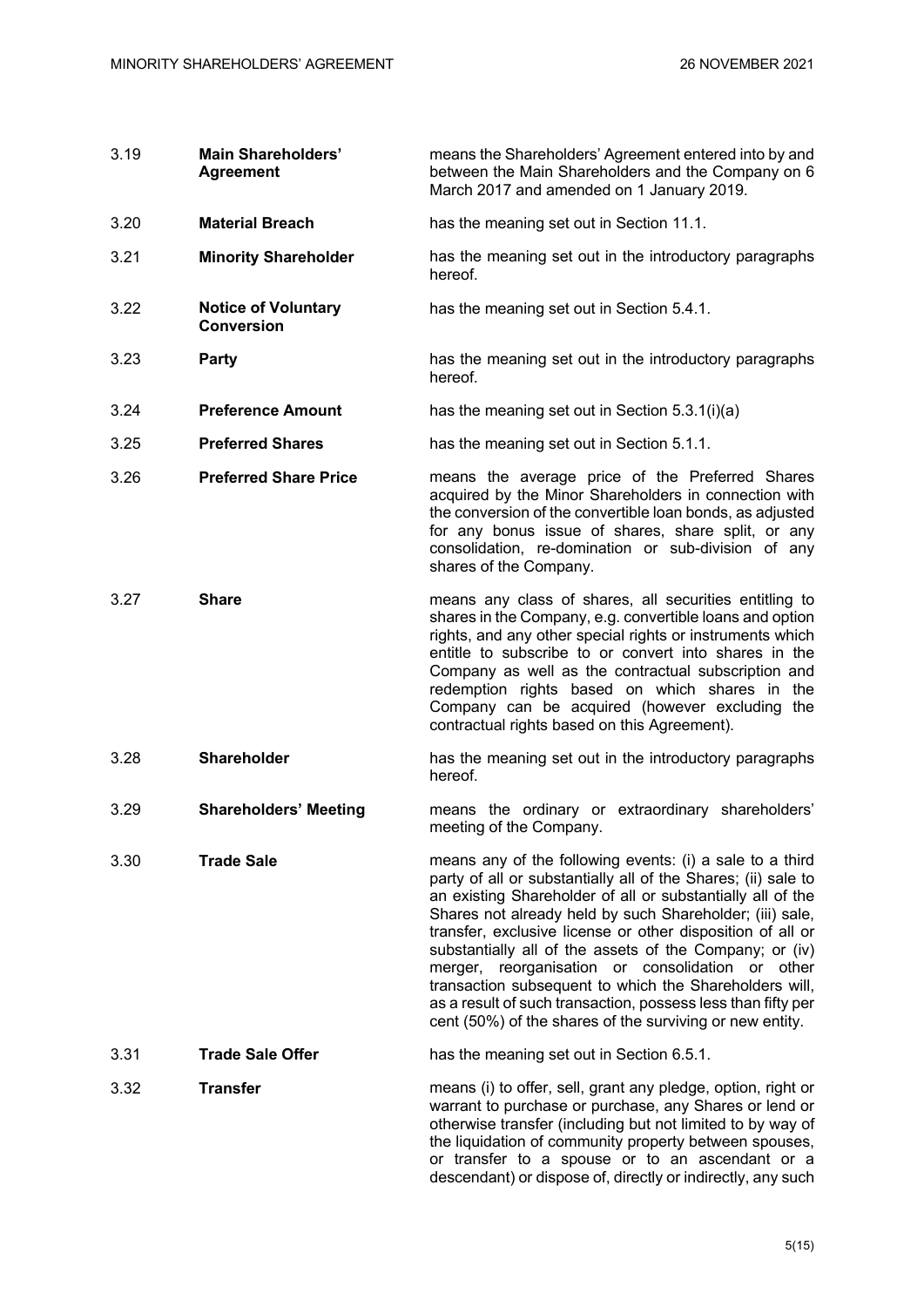Shares or interests therein; or (ii) enter into any swap or other arrangement that transfers to any third party, in whole or in part, any of the economic rights of any Shares or interests therein, whether any such transaction described in clause (i) or (ii) above is to be settled in cash, by delivery of any shares or interests in any other legal entity or otherwise. When used as a noun, the term Transfer shall have the correlative meaning.

3.33 **Transferring Shareholder** has the meaning set out in Section 6.2.1. 3.34 **Transfer Notice** has the meaning set out in Section 6.2.1.

# **4 ROLES OF THE PARTIES**

- 4.1 Unless expressly otherwise stated in this Agreement, all obligations and liabilities of a Party under this Agreement are several and not joint and no Party is responsible for the obligations of any other Party under this Agreement. Failure by a Party to perform its obligations under this Agreement does not affect the obligations of any other Party under this Agreement.
- 4.2 The rights of each Party under or in connection with this Agreement are separate and independent rights. Each Party may separately enforce its rights under this Agreement.

# **5 SHARES, CAPITALISATION AND FINANCING**

# **5.1 Share classes**

- 5.1.1 The Company has two (3) separate classes of shares: common shares (the **Common Shares**), series A shares (the **Preferred Shares) and non-voting shares**. The Preferred Shares shall have preference set out in Section 5.3 over the Common Shares in the Liquidation Events and shall be convertible into Common Shares at any time as set out in Section 5.4 below but otherwise the Common Shares and the Preferred Shares shall have equal rights in the Company. Each Common Share and Preferred Share shall carry one (1) vote.
- 5.1.2 Each Minority Shareholder waives his/her/its right pursuant to the Companies Act to require the Company to issue share certificates, interim certificates, option certificates or similar securities.
- 5.1.3 Each Minority Shareholder waives his/her/its right to demand distribution of profit pursuant to Section 7 of Chapter 13 of the Companies Act as well as other minority rights (including the right to require squeeze-out) under the Companies Act.

#### **5.2 Voting undertaking; Power of attorney**

5.2.1 Each Minority Shareholder undertakes to vote in favour of and in accordance with the proposal of the Board in all Shareholders' Meetings of the Company provided that if such proposal would impose any onerous obligations or restrictions of rights on such Minority Shareholder adversely deviating from the rights or obligations of other Shareholders, the affected Minority Shareholder may also vote against the proposal of the Board and withhold his/her/its consent.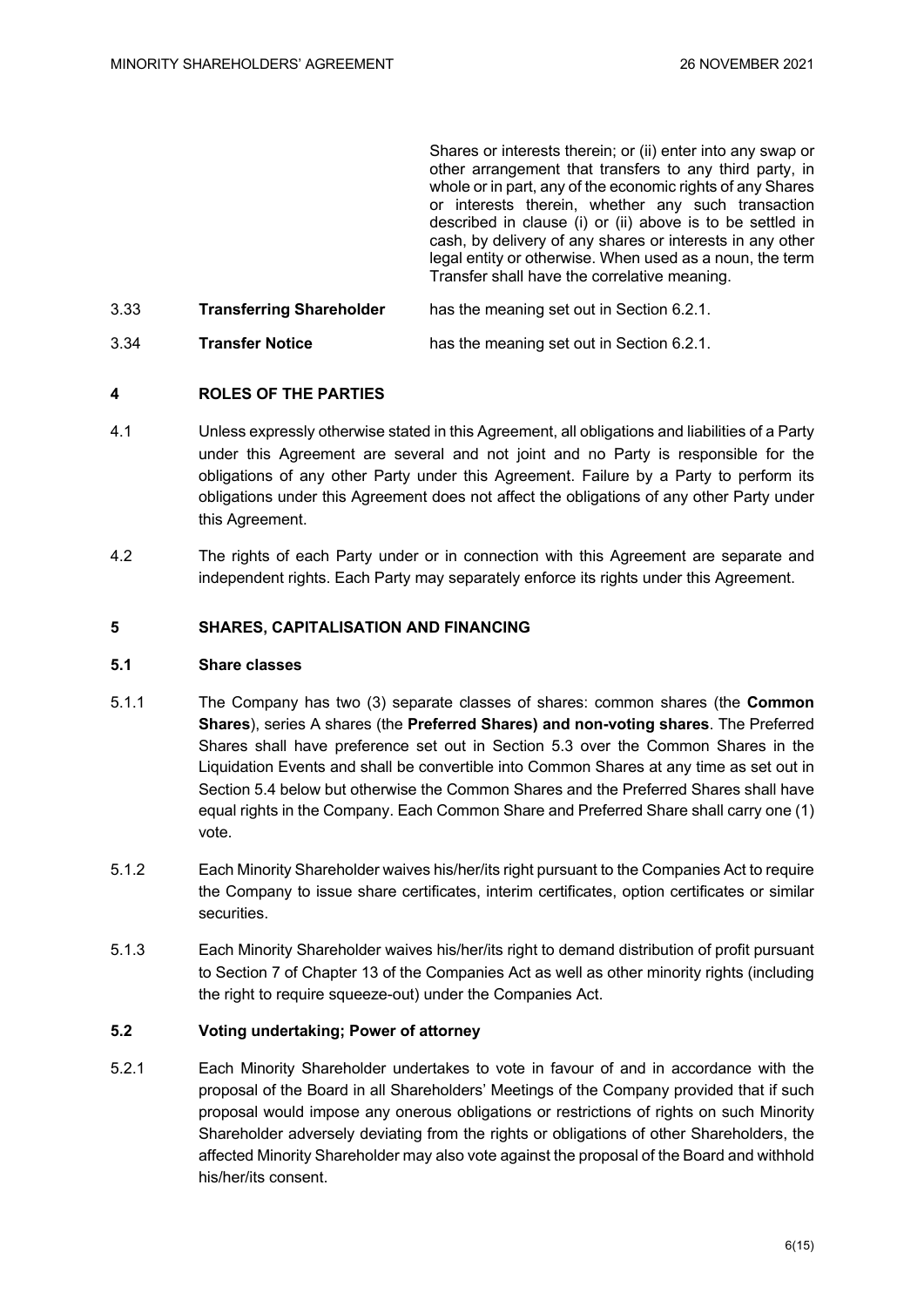5.2.2 In order to comply with the provisions of Section 5.2.1 above, each Minority Shareholder hereby irrevocably authorises the Board or a person appointed by the Board to be his/her/its agent and attorney entitled to use his/her/its voting rights attached to the Shares. Notwithstanding such authorisation, a written consent of a Minority Shareholder is needed if a decision of the Shareholders' Meeting would impose any onerous obligations or restrictions of rights on such Minority Shareholder adversely deviating from the rights or obligations of other Shareholders (for the avoidance of doubt, such consent may be withheld by the respective Minority Shareholder).

# **5.3 Liquidation preference**

- 5.3.1 Upon a Liquidation Event, the Company's assets or net assets or the consideration received in the Liquidation Event shall be distributed to the shareholders as follows:
	- (i) First, the holders of the Preferred Shares shall be paid the greater of
		- (a) an amount per Preferred Share equal to the subscription price of the relevant Preferred Share (as equitably adjusted for any share split, dividend or combination with respect to such Preferred Share prior to such Liquidation Event) (which, in the case of the Preferred Shares subscribed on the Effective Date, is the Preferred Share Price), plus a five percent (5%) non-cumulative annual yield amount on such subscription price of the relevant Preferred Share (the **Preference Amount**), provided that the Preference Amount payable shall be reduced by an amount equal to all cash dividends or equivalent that have previously been paid, or
		- (b) the amount that the holder of the respective Preferred Share would have received had the respective Preferred Share been converted into Common Share immediately prior to the distribution.
	- (ii) Second, after the amount payable under Section 5.3.1(i) above has been paid in full, any remaining funds and assets of the Company available for distribution to Shareholders, to the extent permitted by applicable law, shall be distributed among the holders of the Common Shares on a pro rata basis, with no further distribution being paid to the holders of the Preferred Shares.
- 5.3.2 If the Company has insufficient assets to permit payment of the Preference Amount in full to all holders of the Preferred Shares, then the assets of the Company shall be distributed ratably to the holders of the Preferred Shares in proportion to the Preference Amount each such holder would otherwise be entitled to receive.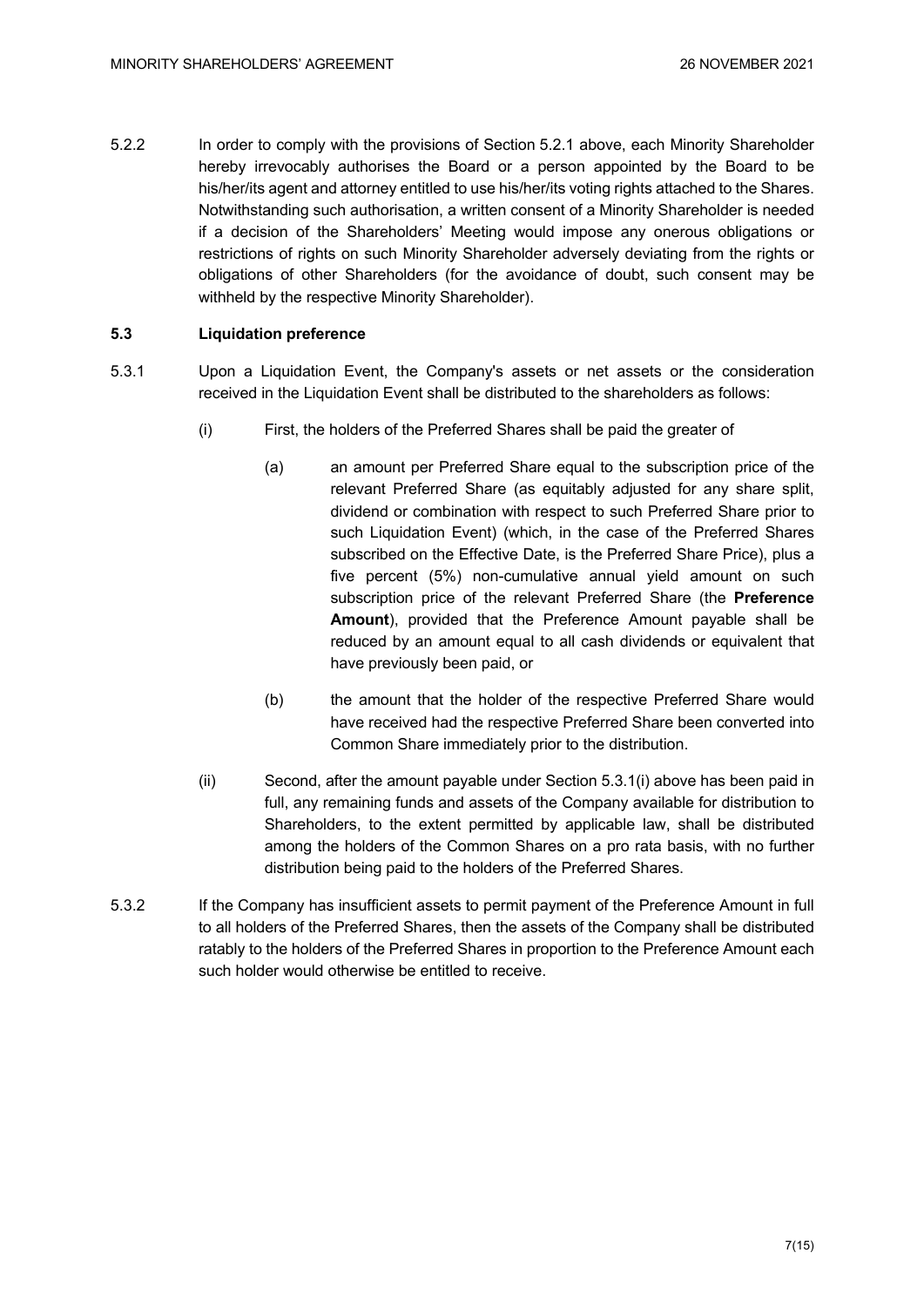# **5.4 Voluntary and automatic conversion**

- 5.4.1 Each holder of Preferred Shares shall have the right to request at any time during the term of this Agreement the conversion of all or a part of its Preferred Shares into such number of Common Shares per Preferred Share as is determined by dividing the applicable Preferred Share Price by the applicable Conversion Price, by providing notice to this effect to all other Shareholders and the Company (the **Notice of Voluntary Conversion**). All preferential rights accrued to the Preferred Shareholder prior to the date of such Notice of Voluntary Conversion shall cease and terminate automatically upon receipt by the other Shareholders of such Notice of Voluntary Conversion and such Preferred Shareholder shall, with regard to such converted Shares, have the same rights and obligations under this Agreement as the holder of Common Shares. The Parties shall procure that the Articles of Association will (if necessary) be adjusted accordingly to reflect this Section 5.4 and that the necessary corporate resolutions are passed.
- 5.4.2 All of the Preferred Shares shall be automatically converted into such number of Common Shares per Preferred Share as is determined by dividing the applicable Preferred Share Price by the applicable Conversion Price on (i) the earlier of (a) immediately prior to the consummation of an IPO or (b) the election to convert Preferred Shares into Common Shares made by the Main Shareholders holding at least two thirds (2/3) of the Preferred Shares held by all Main Shareholders, and (ii) upon a Liquidation Event, if such conversion would result in a higher amount to be paid to the Preferred Shareholders than the Preference Amount.

#### **5.5 Anti-dilution protection**

- 5.5.1 In the event of a Dilutive Issuance, each Preferred Shareholder shall be entitled to an antidilution adjustment by way of an adjustment to the Conversion Price in accordance with the terms and conditions set forth in Schedule 5.5.1 (the **Anti-dilution Adjustment**).
- 5.5.2 Each of the Shareholders hereby undertakes to execute the necessary waivers required by law, to exercise its powers and voting rights in General Meetings of Shareholders, and to procure that the relevant director(s) nominated by such Shareholder exercise(s) its/their powers and voting rights on the Board, in order to facilitate this Anti-dilution Adjustment in accordance with this Section 5.5.

# **5.6 Future financing**

- 5.6.1 The Minority Shareholders acknowledge and accept that the Company may from time to time acquire more equity during the validity of this Agreement deviating from the Shareholders' pre-emption rights by means of directed share issue, where new Shares are offered for subscription to equity investors who are not Parties to this Agreement. Such parties may require that this Agreement be reviewed in connection with such share issue before becoming a Shareholder of the Company. The Minority Shareholders undertake to support all decisions and take all reasonable actions necessary to enforce the rights granted to the other Shareholders.
- 5.6.2 Unless otherwise resolved by the Main Shareholders, the Minority Shareholders shall have no right to participate in subsequent issuances of Shares. Additionally, issuances of Shares pursuant to any incentive scheme of the Company are always exempt from any possible participation rights.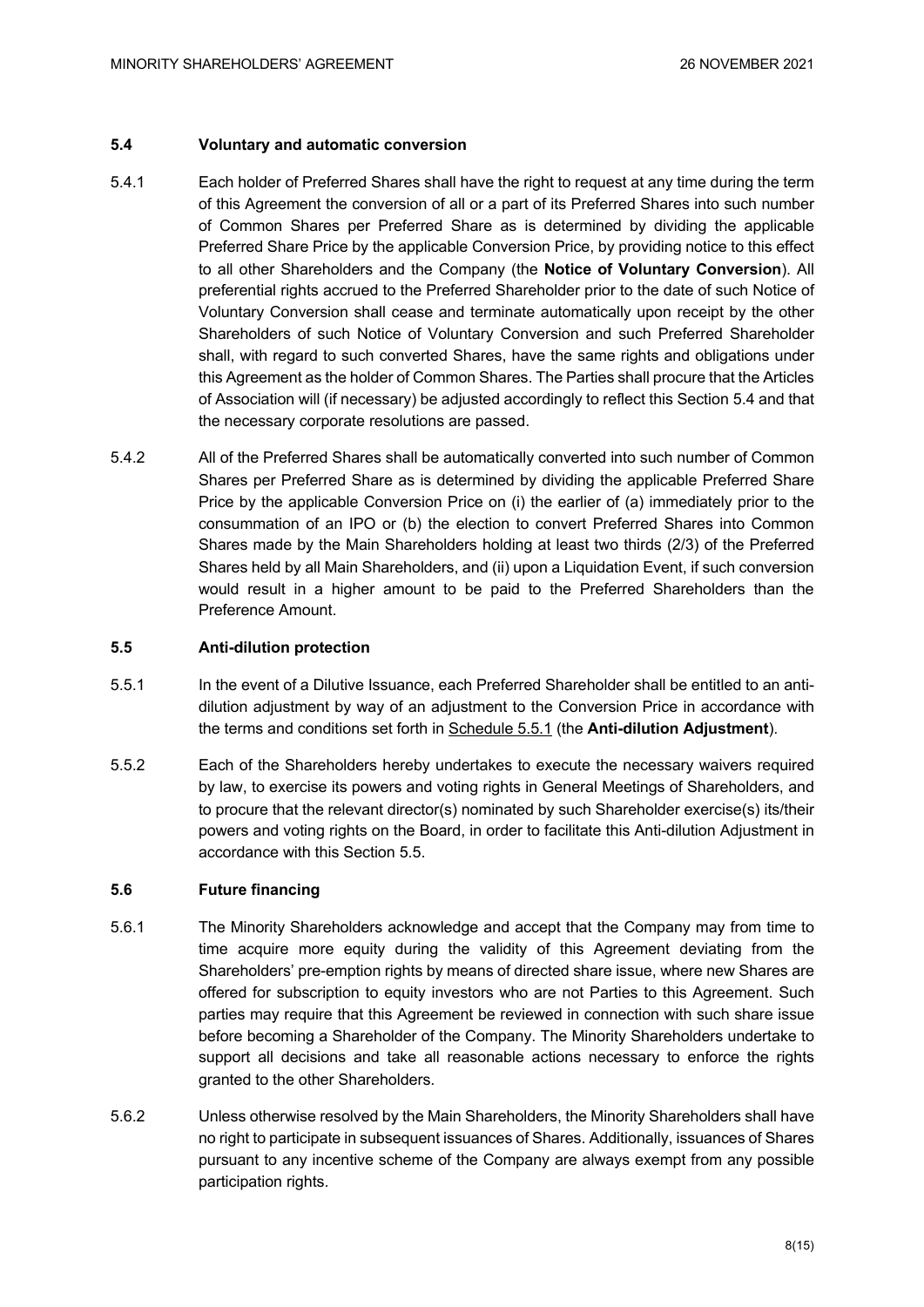- 5.6.3 For the avoidance of doubt, the Parties acknowledge that the Minority Shareholders are not obligated by the Company to invest any additional amount or subscribe for any Shares in the future financing rounds of the Company.
- 5.6.4 In the event of future financing, the Minority Shareholders understand that there may be a need to enter into a new minority shareholders' agreement regarding the Company and/or to amend the articles of association as well as take other actions to secure the Company's financing. Therefore, the Minority Shareholders commit to vote in favour of any decisions in the shareholders' meetings relating to amending the articles of association, directed Share issuances, other corporate resolutions on financing and any other matters required to complete the fund raising, provided that the Main Shareholder Majority votes for it.

# **6 TRANSFER OF SHARES**

# **6.1 Limitations on Transfer**

- 6.1.1 Each Minority Shareholder agrees not to Transfer any Shares, except as expressly permitted in this Agreement, without the prior written consent of the Main Shareholders.
- 6.1.2 Notwithstanding anything else stated in this Agreement or the Articles of Association, each of the Minority Shareholders may freely Transfer the Shares held by it to a Holding Company provided that the respective Holding Company prior to such Transfer shall have agreed in writing to be bound by the terms of this Agreement applicable to the said Shareholder as set forth in Section 6.4. All the rights and obligations set out in this Agreement to a Minority Shareholder apply also mutatis mutandis to a Holding Company through which such Minority Shareholder holds Shares. The use of Holding Company does not in anyway relieve the respective Minority Shareholder from obligations under this Agreement, as the obligations of a Holding Company are parallel to those of the Minority Shareholder utilising a Holding Company. A breach of this Agreement by a Holding Company is deemed as a breach by the Minority Shareholder using it and vice versa. All transfer restrictions and other obligations regarding Shares (including e.g. pledging and issuance and custody of share certificates) apply mutatis mutandis also to the shares in a Holding Company. If a Holding Company to whom Shares have been transferred pursuant to this paragraph shall cease to be a company wholly-owned or controlled by the Minority Shareholder, such Holding Company shall be bound to retransfer the Shares to the respective Minority Shareholder. It is acknowledged and understood that the right of first refusal under Section 6.2 shall not apply to any Transfer made pursuant to this paragraph. Further, each Shareholder using a Holding Company undertakes that the respective Holding Company shall not without prior written consent of the Main Shareholders have, in addition to the respective Minority Shareholder, any other holders of shares or any instruments that can be converted into or give a right to subscribe for or purchase shares in the Holding Company.
- 6.1.3 Each Party irrevocably waives his/her/its right to redeem Shares under the redemption clause of the Articles of Association, when the Transfer of the Shares is done in accordance with the Main Shareholders' Agreement or this Section 6.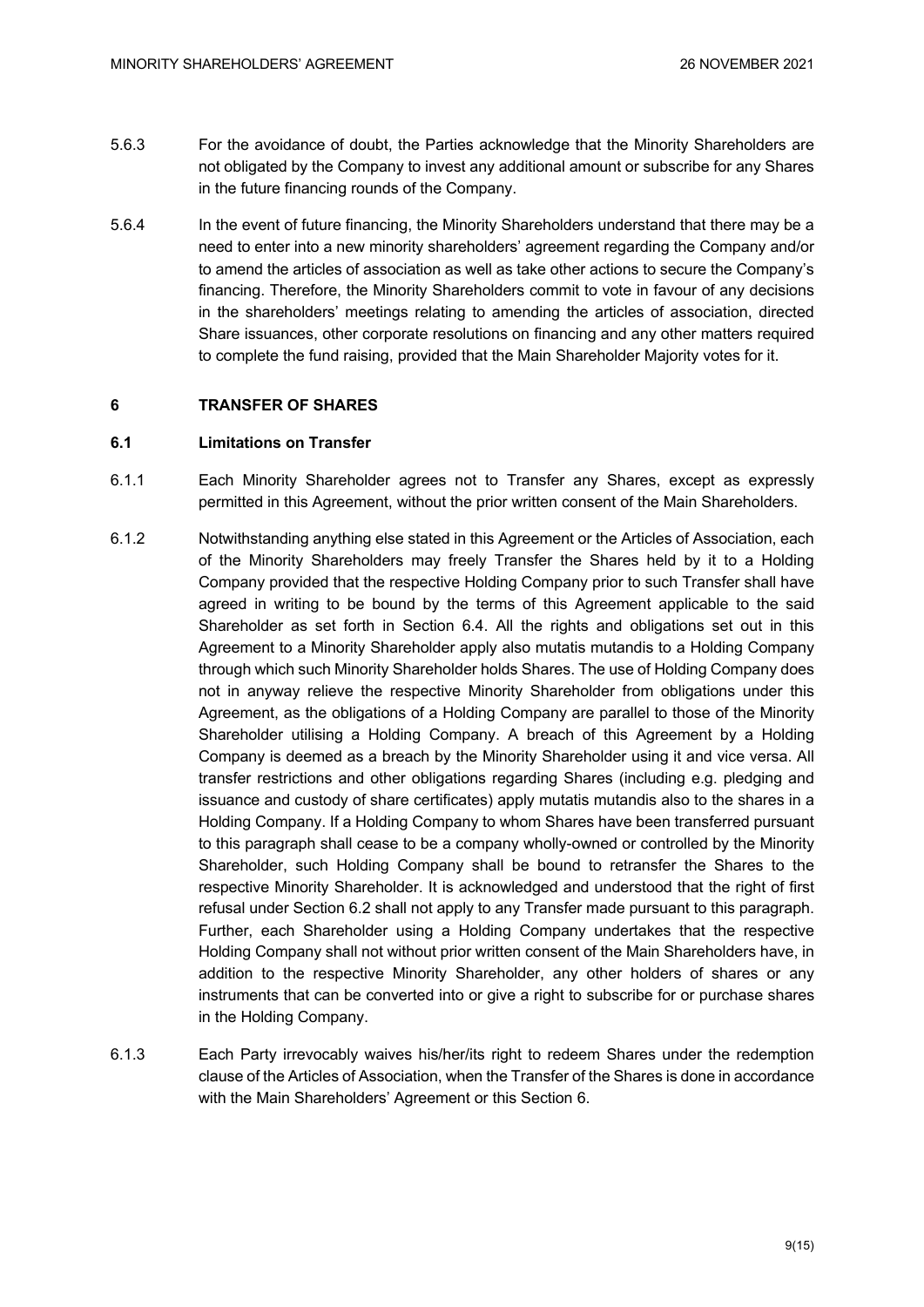# **6.2 Right of first refusal**

- 6.2.1 Before a Minority Shareholder Transfers a part or all of its Shares (the **Transferring Shareholder**), the Shares shall be offered first for redemption for the Company and secondly to the Main Shareholders on a pro rata basis in relation to the Main Shareholders' then current shareholdings (on a fully diluted basis) by a written notice to the Company and the Main Shareholders (the **Transfer Notice**). The Transfer Notice shall include at least the following information: transferee, purchase price, payment terms of the purchase price, date of transfer of the title and other material terms of the Transfer. The Transfer Notice shall constitute an irrevocable offer by such Transferring Shareholder to Transfer all Shares specified in the Transfer Notice subject to the terms of the Transfer Notice.
- 6.2.2 If the Company wishes to use its right of first refusal, it has to notify the Transferring Shareholder and the other Shareholders of the exercise of the right of first refusal in writing within thirty (30) days from the date of receipt of the Transfer Notice.
- 6.2.3 If the Company does not use its right of first refusal or does not use it with respect to all of the Shares, the Main Shareholders have the secondary right of first refusal (but no obligation) to purchase the Transferring Shareholder's remaining Shares in accordance with the terms specified in the Transfer Notice by giving a written notice to the Transferring Shareholder and all Main Shareholders within fourteen (14) days from the end of the above thirty (30) days period. If more than one (1) Main Shareholder wishes to use his right of first refusal, the Shares shall be divided between such Main Shareholders in proportion to their then-current aggregate shareholdings in the Company (on a fully diluted basis), unless otherwise agreed between such acquiring Main Shareholders.
- 6.2.4 For the avoidance of doubt, if (and only when it is obvious that) the Company and the Main Shareholders do not use their right of first refusal, as set above, in full, the Transferring Shareholder has the right to Transfer his/her/its Shares (or the part of them that have not been acquired under this Section 6.2) to the third party specified in the Transfer Notice at a price not less than the price specified in the Transfer Notice and otherwise under the terms specified in the Transfer Notice. This right of the Transferring Shareholder to Transfer his Shares shall be valid for ninety (90) days from the lapse of the above mentioned fourteen (14) days period given to the Main Shareholders to exercise their right of first refusal. After the above ninety (90) days period, the Transferring Shareholder shall not have the right to Transfer his/her/its Shares without recommencing the procedure under this Section 6.2.

#### **6.3 Co-sale right of the Minority Shareholders**

- 6.3.1 The Main Shareholders shall ensure that in connection with a Trade Sale also the Minority Shareholders shall be entitled to sell or otherwise Transfer a pro rata part of their Shares simultaneously and with no less favourable terms as the Main Shareholder(s) selling its/their Shares.
- 6.3.2 The respective Main Shareholder(s) shall inform the Minority Shareholders of their co-sale right set out in Section 6.3.1 in writing at least fourteen (14) days in advance of such proposed Transfer. If a Minority Shareholder does not within the said time period give written notice to the Board that he/she/it wishes to use his/her/its right to Transfer his/her/its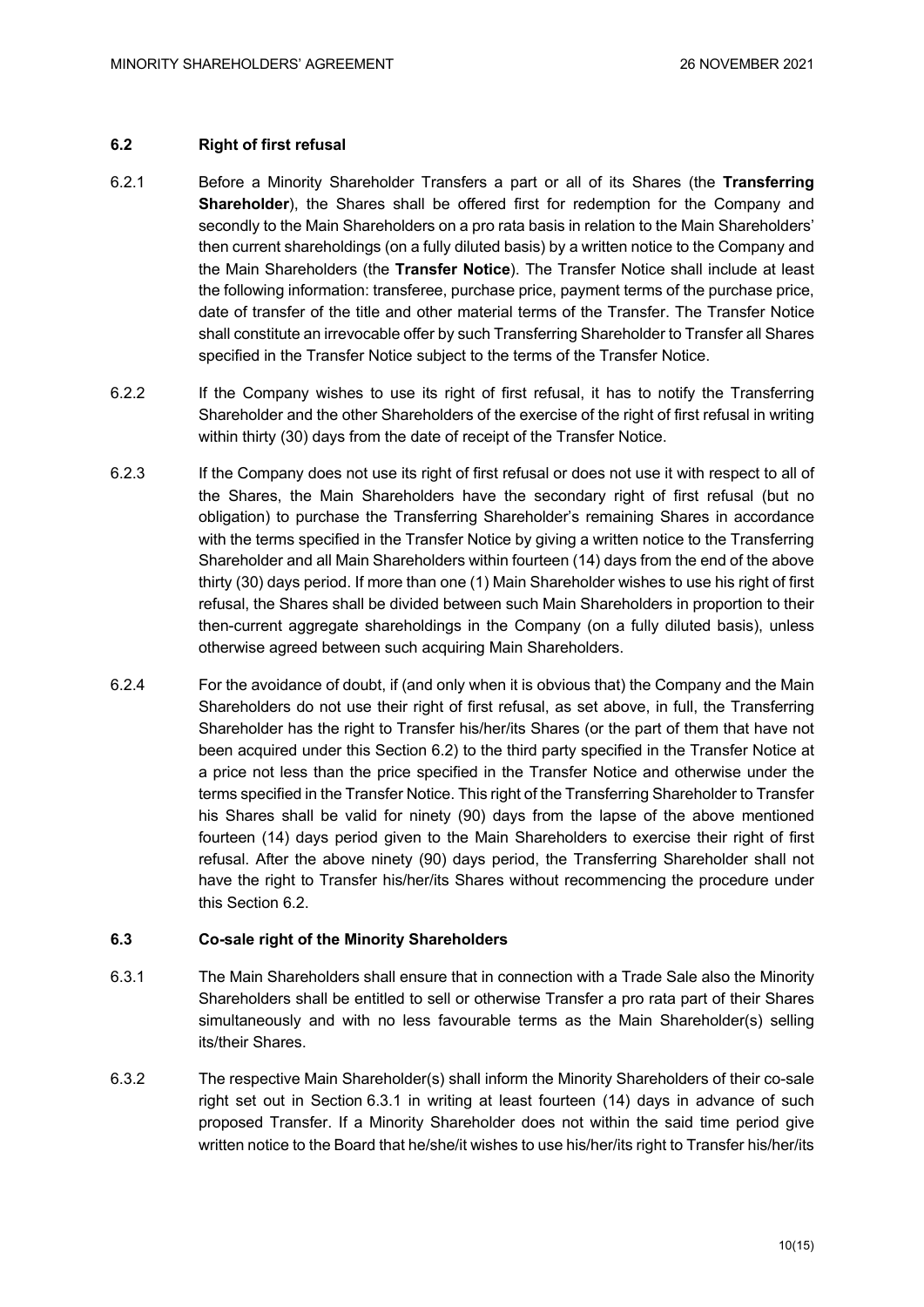Shares, he/she/it shall be deemed to have waived his/her/its co-sale right with respect to the proposed Trade Sale.

#### **6.4 Adherence agreement**

6.4.1 All Transfers and issuances of the Shares shall always be conditional upon the transferee committing to adhere to this Agreement or the Main Shareholders' Agreement, in accordance with the decision of the Board, by signing a separate adherence agreement, or other agreement having the same effect, in a form approved by the Board. The Shareholders hereby irrevocably agree that such adherence agreement to this Agreement, when executed by the transferee and the Company in accordance with the provisions of Section 13.3.3 below, shall be valid and binding upon all the Parties.

# **6.5 Drag along right; Exit**

- 6.5.1 If a bona fide arms-length purchaser at any time makes a written offer for a Trade Sale (the **Trade Sale Offer**) and such Trade Sale Offer is accepted under the Main Shareholders' Agreement, then each Minority Shareholder shall, at the written request of any of the Main Shareholders, be obliged to Transfer all his/her/its Shares or give otherwise its consent to the Trade Sale in accordance with the terms of the Trade Sale Offer and on equal terms with the Main Shareholders.
- 6.5.2 Each Minority Shareholder agrees to use its/his/her best efforts to effect the closing of the sale of Shares (including, without limitation, entering into all customary agreements and other documents as may reasonably be required in order to consummate the sale of Shares), and agrees to sell and transfer all its/his/her Shares to such purchaser against the consideration determined in the Trade Sale Offer (or, if the purchaser wishes to execute the purchase or sale of Shares in any other way than by purchase of Shares, the Parties shall cause such transaction to be executed and agree to vote in favour of such transaction). Consideration may be cash, shares or other equivalent monetary instruments.
- 6.5.3 With respect to the drag along process described in this Section 6.5, the Board at its sole discretion may give the Shareholders binding instructions regarding the details of the process in accordance with the Main Shareholders' Agreement.
- 6.5.4 Should a decision concerning an Exit be made by the Main Shareholders, the Board shall take all preparatory actions for the Exit, including without limitation the appointment of a recognised investment bank and the convening of necessary Shareholders' meetings.
- 6.5.5 At the written request of any of the Main Shareholders, each Minority Shareholder undertakes to do all acts, deeds and things in order that the Exit can be completed as profitably as possible and having regard for the interests of all the Parties. In the event the Exit will be carried out as a sale of Shares, the costs of the investment bank shall be borne by the holders of Shares as sellers pro rata based on division of the consideration between the holders of the Shares. Further, in the event the Exit will be carried out as an asset deal or an IPO, the costs of the investment bank shall be borne by the Company. If the Exit will not be completed, the costs of the investment bank shall in each case be borne by the Company.
- 6.5.6 Each Party shall participate in making any necessary decisions in the Company so as to safeguard the completion of the Exit as efficiently as possible.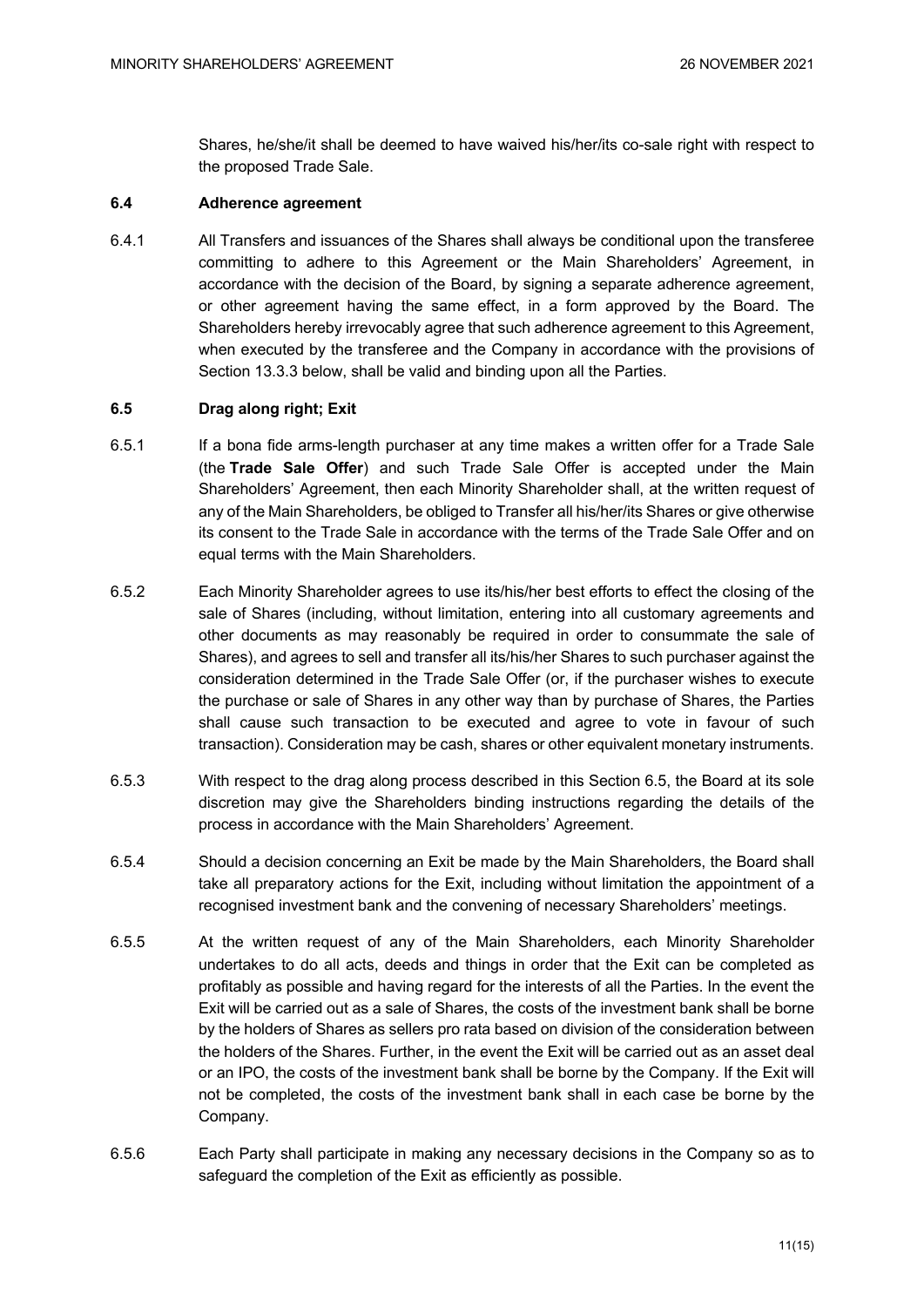6.5.7 Based on the recommendation of the investment bank, the Shareholders agree to customary and reasonable restrictions on the sale of their Shares in connection with an IPO, and to be bound by the customary and reasonable selling restrictions following the completion of the IPO (the IPO being deemed to be completed when the public trading of the Shares commences on a stock exchange).

# **7 NON-SOLICITATION**

Each of the Minority Shareholders undertakes, as long as he/she/it is a party to this Agreement and subsequently one (1) year thereafter, not to, directly or indirectly, solicit the employees or consultants of the Company or the companies belonging to the same group with the Company.

# **8 CONFIDENTIALITY**

- 8.1 Each Party undertakes to keep confidential and not to disclose, divulge, or use for any purpose other than for exercising its rights hereunder or for performing the work duties assigned to him/her, any Confidential Information (whether or not marked as confidential) obtained from the Company. However, the Parties are entitled to disclose Confidential Information to their attorneys, accountants, consultants, and other professionals, to the extent necessary for exercising their rights hereunder.
- 8.2 Shareholder has the right, notwithstanding the above confidentiality undertaking and without the other Parties' consent, to disclose the information or the state of affair to third parties or to publish the information, if the Shareholder in question has an obligation to do that pursuant to laws, regulations or other reporting requirements that the Shareholder may be subject to, or when authorized by the Board, or, subject to a separate confidentiality undertaking which is materially consistent with the terms of this Section 8, when offering or Transferring Shares to third parties under Section 6.
- 8.3 Shareholders agree to keep in confidence the confidential information during the validity of this Agreement and three (3) years after the earlier of (i) the termination or expiration of this Agreement and (ii) the date that such Shareholder ceases to be a party to this Agreement.
- 8.4 Nothing in this Section 8 shall restrict the right of the Company to use confidential information in its regular business operations.

#### **9 NOTICES**

- 9.1 All notices and other communications given or made pursuant to this Agreement shall be in writing and shall be deemed effectively given upon the earlier of actual receipt or:
	- (i) upon receipt, if delivered personally to the Party to be notified;
	- (ii) once sent, if sent by email during normal business hours of the recipient, and if not sent during normal business hours, then on the recipient's next business day;
	- (iii) five (5) business days after having been sent by registered or certified mail, return receipt requested, postage prepaid; or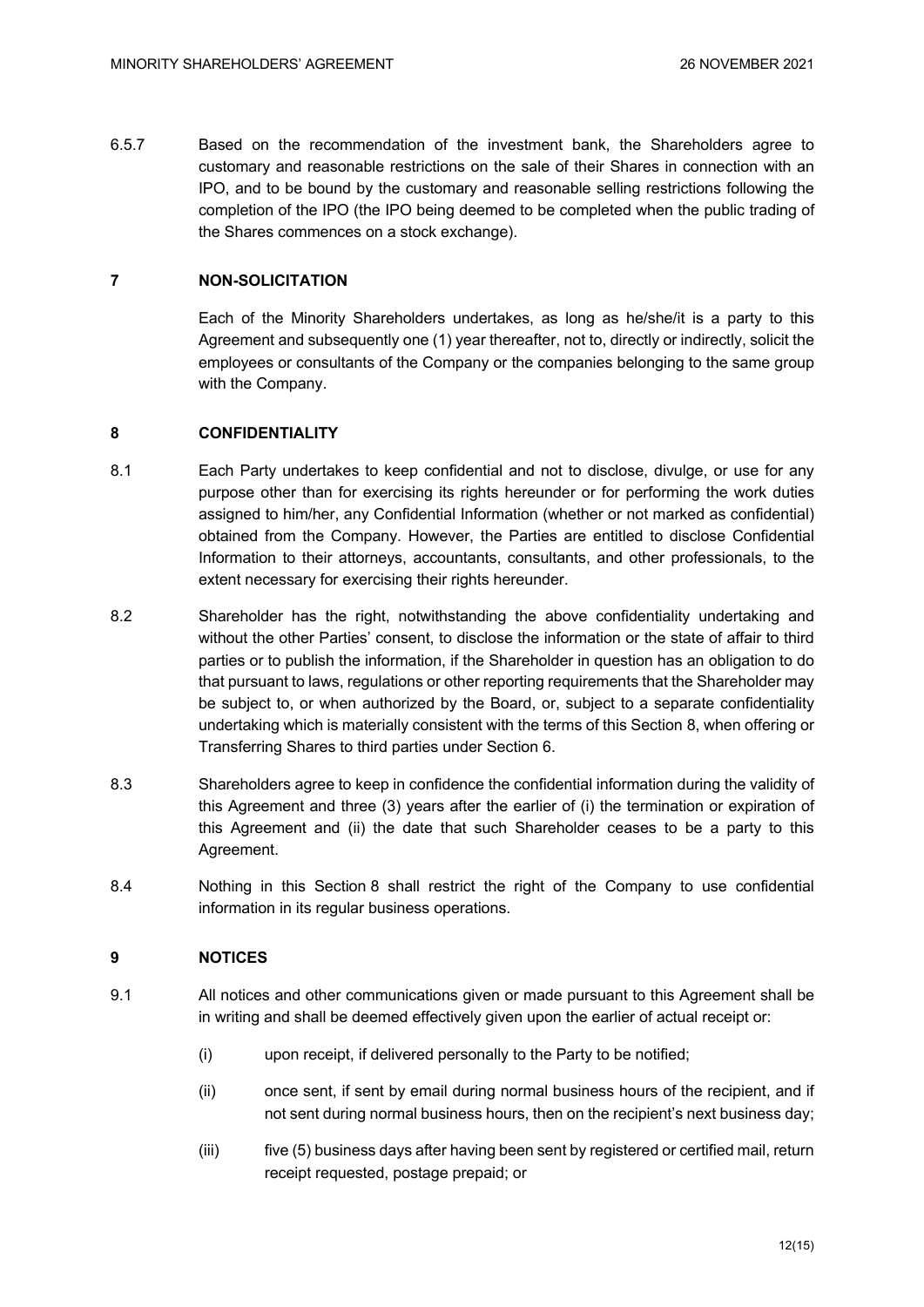(iv) one (1) business day after deposit with a nationally recognized overnight courier, freight prepaid, specifying next business day delivery, with written verification of receipt.

# **10 TERM AND TERMINATION OF THE AGREEMENT**

- 10.1 This Agreement will become effective with respect to the Main Shareholders when signed by all Main Shareholders. With respect to each Minority Shareholder, this Agreement shall become binding upon a Party by their signature.
- 10.2 This Agreement is in force until the occurrence of an Exit. However, this Agreement shall terminate with respect to each Shareholder (save for the sections of this Agreement which are intended to survive any termination of this Agreement, including Sections 7 (*Non-Solicitation*), 8 (*Confidentiality*), 11 (*Material Breach of the Agreement*) and 12 (*Governing Law; Arbitration*)), when such Shareholder has Transferred all its Shares in accordance with the terms and conditions of this Agreement and no longer holds any Shares. For the sake of clarity, any Transfer of Shares in breach of this Agreement shall not terminate this Agreement with respect to such Transferring Shareholder.
- 10.3 Termination of this Agreement (either with respect to all Parties or with respect to a particular Party) shall not release any of the Parties, or such Party, as the case may be, from any liability under any obligation pursuant to this Agreement which at the time thereof has already fallen due for performance or any antecedent breach of this Agreement.

#### **11 MATERIAL BREACH OF THE AGREEMENT**

- 11.1 **Material Breach** means (i) any material breach of this Agreement which is not rectified, if capable of being rectified, within thirty (30) days after receipt of written notice of default setting forth particulars of the alleged breach; (ii) any breach of the non-solicitation provisions under Section 7; (iii) any breach of the provisions of Section 6 (save for a breach of procedural term provided the breach is rectified within the above thirty (30) days period and that no damage has been incurred to any other Party); or (iv) any breach of the provisions of Section 5.2 (save for a breach which have been rectified within the above thirty (30) days period and that no damage has been incurred to any other Party).
- 11.2 In case of a Material Breach by a Minority Shareholder, the Minority Shareholder in breach (the **Breaching Party**) shall, subject to a decision thereof by the Main Shareholders, pay liquidated damages for an amount equalling the total aggregate original purchase and/or subscription price of the respective Minority Shareholder's Shares. The liquidated damages will be paid to the Company. The payment of liquidated damages does not remove the Breaching Party's obligation to pay compensation for damages for the amount that the damage to the Company exceeds the amount of the liquidated damages.
- 11.3 In addition to the liquidated damages under Section 11.1, the Company primarily and the Main Shareholders secondarily shall be entitled, but not obliged, to redeem the Shares owned by the Breaching Party. The redemption price shall be the lower of (i) the original purchase and/or subscription price of such Shares paid by the respective Shareholder or (ii) the fair market value of such Shares. The respective Main Shareholders must notify the Board of their willingness to purchase such Shares within twenty (20) business days after written notice and instructions thereto by the Board, after which the Board shall make the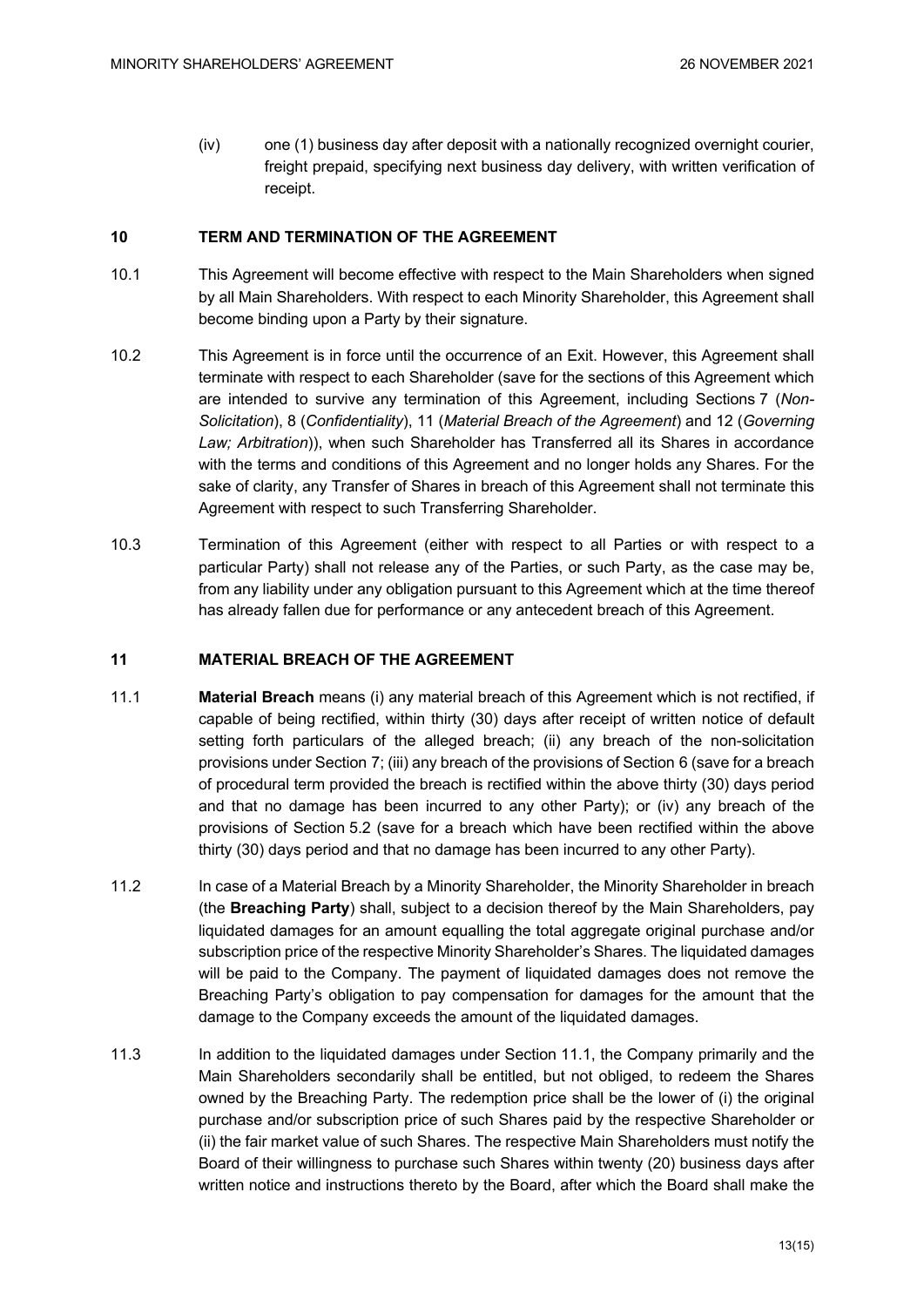resolution regarding the redemption of the Shares. If several Main Shareholders wish to exercise their right of redemption, the Shares shall be divided among the Main Shareholders wishing to redeem the Shares by the Board in proportion to their then current shareholding. If the division of the Shares does not come out even, the residual Shares shall be divided among the Main Shareholders wishing to redeem the Shares by drawing lots.

# **12 GOVERNING LAW; ARBITRATION**

- 12.1 This Agreement, including the arbitration clause, and any dispute, claim or controversy arising out of or relating to this Agreement, or the breach, termination or validity thereof, are governed by the laws of Finland without regard to its principles and rules on conflict of laws.
- 12.2 Any dispute, controversy or claim arising out of or relating to this Agreement, or the breach, termination or validity thereof, shall be finally settled by arbitration in accordance with the Arbitration Rules of the Finland Chamber of Commerce. The number of arbitrators shall be one (1). The seat of arbitration shall be Helsinki, Finland. The language of the proceedings shall be English. However, evidence may be submitted and witnesses may be heard in Finnish, if the arbitral tribunal deems it appropriate.

# **13 OTHER PROVISIONS**

# **13.1 Further assurances**

- 13.1.1 Each of the Parties shall execute such documents and take such actions as may be reasonably required or desirable to carry out the provisions hereof and the transactions contemplated hereby.
- 13.1.2 The Parties also undertake, severally and not jointly, whether present in person or represented by proxy or other representative, to vote and act at the Shareholders' meeting, on the Board and in all other situations in the manner to ensure that all the provisions of this Agreement are observed and performed.

#### **13.2 Assignment**

This Agreement and all of the provisions hereof shall be binding upon and inure to the benefit of the Parties and their respective legal successors and permitted assigns.

#### **13.3 Amendments**

13.3.1 The Company may, with binding effect on all Parties, agree on amendments and modifications to this Agreement provided that such amendments and modifications are generally applicable to all Parties and do not treat any Party or share class disproportionally worse than the other Parties and share classes. However, such amendments or modifications of this Agreement will be valid only after approved in writing by the Main Shareholder Majority and provided that such amendments are duly notified to all the Parties.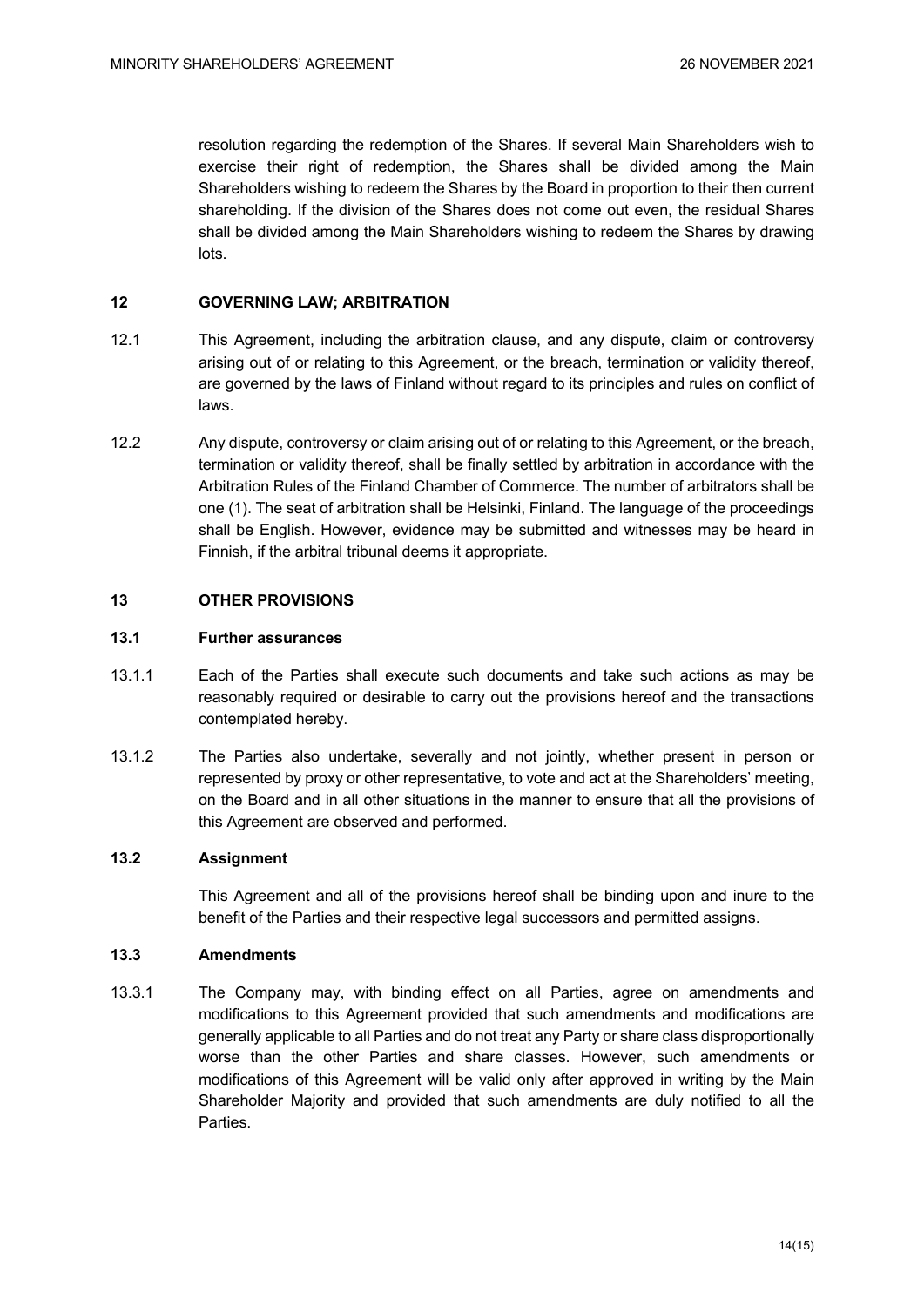- 13.3.2 Notwithstanding the foregoing, to the extent a modification amends the rights and/or obligations of any Party to his/her/its material detriment, such amendments shall in order to come into force additionally require the consent of each such Party.
- 13.3.3 Additional parties can adhere and become Parties to this Agreement by signing an adherence agreement, or other agreement having the same effect, in a form approved by the Board. Such adherence will not require the counter signature of any other Party than the Company in order to become effective in relation to all Parties. The Minority Shareholders hereby irrevocably agree that such adherence agreement to this Agreement when executed by the transferee and the Company shall be valid and binding upon all the Parties. Notwithstanding the foregoing, to the extent an adherence agreement amends the rights and/or obligations of any Party to his/her/its material detriment, such amendments shall in order to come into force be made in accordance with Section 13.3.1.

# **13.4 Entire agreement**

This Agreement, including its Schedules, constitutes the entire agreement between the Parties with respect to subject matter hereof and supersedes all prior proposals and agreements, both written and oral, and all other written and oral understandings, representations and communications between the Parties. For the avoidance of doubt, the Parties are aware and acknowledge that there is a separate shareholders' agreement between the Main Shareholders and the Company.

# **13.5 Order of priority**

In the event of any discrepancy between this Agreement and the Articles of Association, this Agreement shall prevail. In the event of any discrepancy between the Sections of this Agreement, on the one hand, and any of Schedules, on the other hand, the Sections of this Agreement shall prevail. In the event of any discrepancy between this Agreement and the Main Shareholders' Agreement, the Main Shareholders' Agreement shall prevail between the parties to the Main Shareholders' Agreement.

*[Signature pages to follow.]*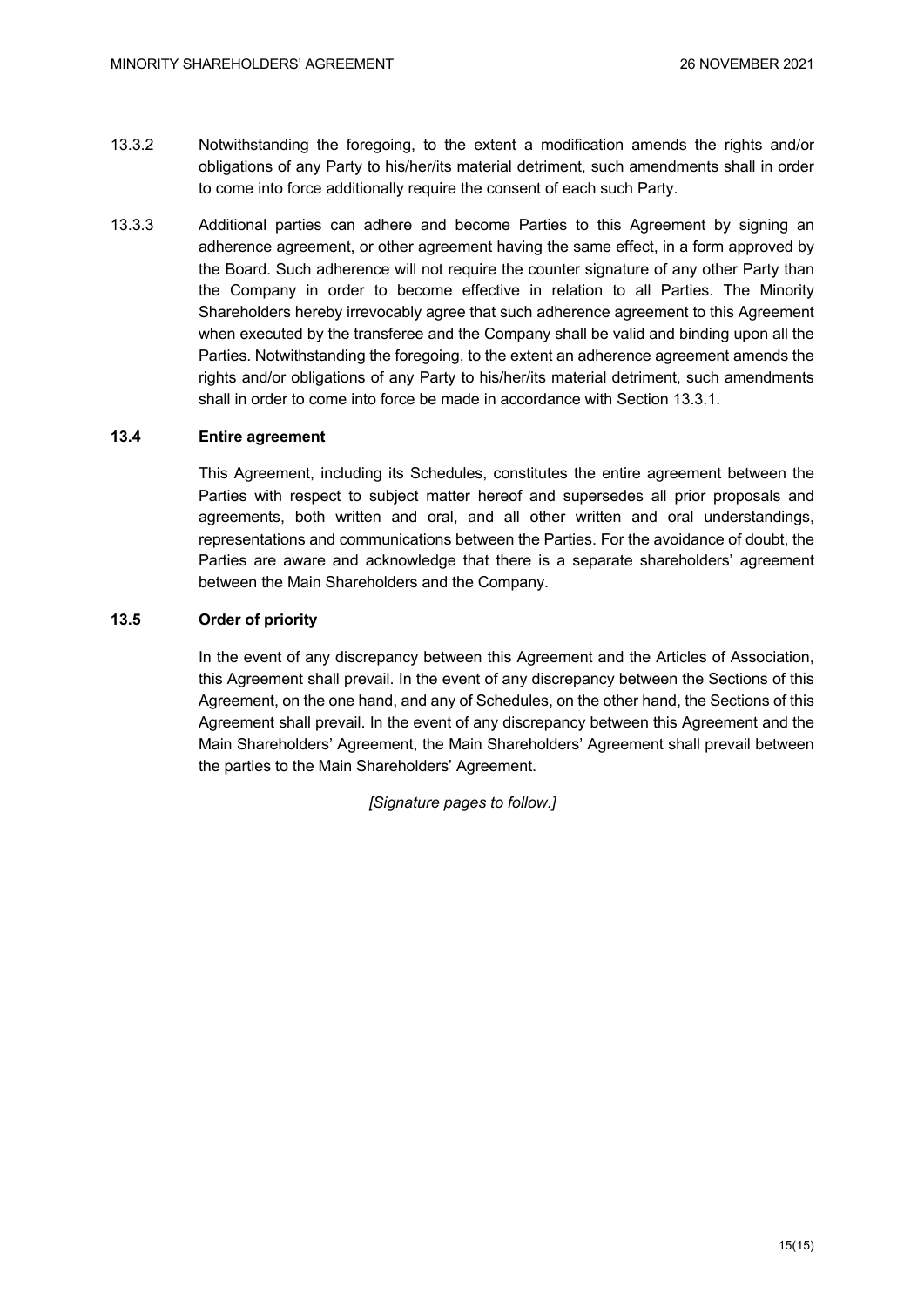# **SCHEDULE 1.2 – MAIN SHAREHOLDERS**

# **Each a "Major Holder" as defined in the Main Shareholders' Agreement.**

- $(1)$ **MAKI.VC FUND I Ky** business identity code 2836977-4, a limited liability company incorporated and existing under the laws of Finland whose registered office is located at Lapinlahdenkatu 16, 00180 Helsinki, Finland, and represented by its general partner MAKI.VC FUND I GP Oy;
- $(2)$ **Superhero Venture Fund 2015 Ky** (Business ID: 2725433-4), a limited liability partnership incorporated under the laws of Finland whose registered office is located at Lapinlahdenkatu 16, 00180 Helsinki, Finland;
- $(3)$ **Initial Capital IV L.P.**, a limited partnership incorporated under the laws of Jersey whose registered office is located at First Island House, Peter Street, St.Helier, Jersey, JE2 4SP, Channel Islands;
- $(4)$ **Reaktor Ventures Oy** (Business ID: 2531009-9), a limited liability company incorporated under the laws of Finland whose registered office is located at Yliopistonkatu 4, 00100 Helsinki, Finland;
- $(5)$ a new Shareholder, who has adhered to this Agreement by means of a separate adherence agreement as a Main Shareholder.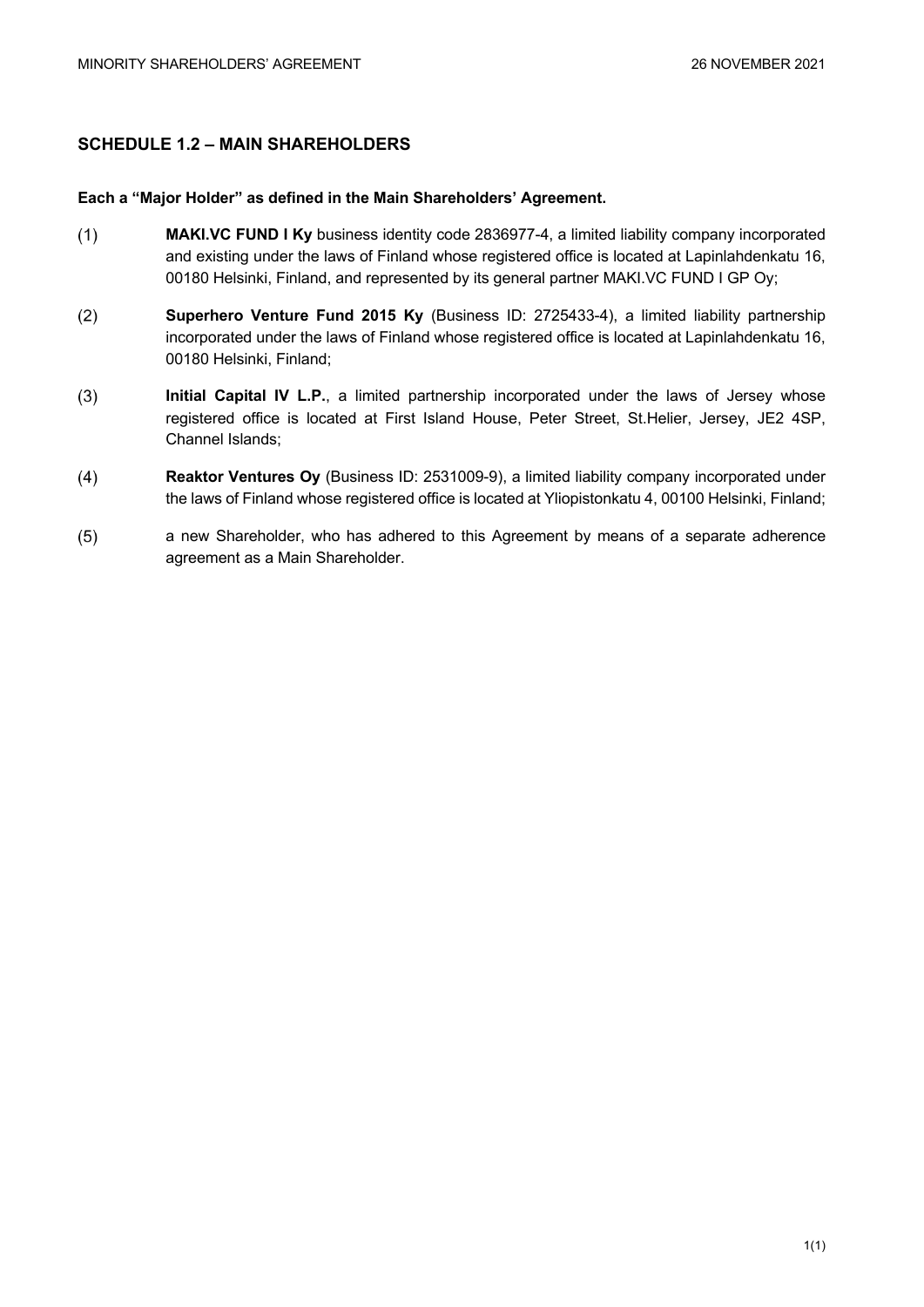# **SCHEDULE 5.5.1 – CALCULATION OF ANTI-DILUTION ADJUSTMENT**

#### **14 DEFINITIONS**

- 14.1 As used in this Schedule, the capitalised words and phrases listed below shall have the respective meanings specified below. In other respects, the capitalised terms used herein shall have the same meaning as in the Agreement.
- 14.2 **Equity Securities** means any Shares, convertible loan notes, and any securities directly or indirectly convertible into or exchangeable or exercisable for Shares, as well as an option or any other right to subscribe for, purchase or otherwise acquire Shares.

#### 14.3 **Exempted Issuance** means the issuance of Shares in connection with

- i) conversion, exchange and/or exercise of Equity Securities outstanding on the Effective Date, or issued after the Effective Date but permitted by ii)–ix) below;
- ii) Equity Securities issued to employees, consultants and directors under the current share option plan of the Company or another share option plan approved by the Main Shareholders;
- iii) Shares, or Equity Securities exercisable or exchangeable for, or convertible into, Shares, to banks, equipment lessors or other financial institutions pursuant to a debt financing or equipment leasing transaction;
- iv) Shares, or Equity Securities exercisable or exchangeable for, or convertible into, Shares, issued pursuant to a bona fide acquisition of another entity by the Company by merger or consolidation with, purchase of substantially all of the assets of, or purchase or more than fifty percent (50%) of the outstanding equity securities of, the other entity, or issued pursuant to a bona fide joint venture agreement;
- v) Shares, or Equity Securities exercisable or exchangeable for, or convertible into, Shares, issued in connection with sponsored research, collaboration, technology license, development, OEM, marketing or other similar agreements, intellectual property licensing arrangements or strategic partnerships;
- vi) share splits, share dividends and similar events;
- vii) securities of the Company issued in an IPO;
- viii) Shares, or Equity Securities pursuant to which the Main Shareholders subscribe for Shares pro rata to their shareholdings in the Company prior to such issuance; or
- ix) Shares, or Equity Securities that the Main Shareholders have otherwise resolved to exclude by vote or written consent.

#### 14.4 **Issue Proceeds** means, in relation to a Dilutive Issuance,

i) in the case of shares for cash, the amount of cash received or to be received by the Company;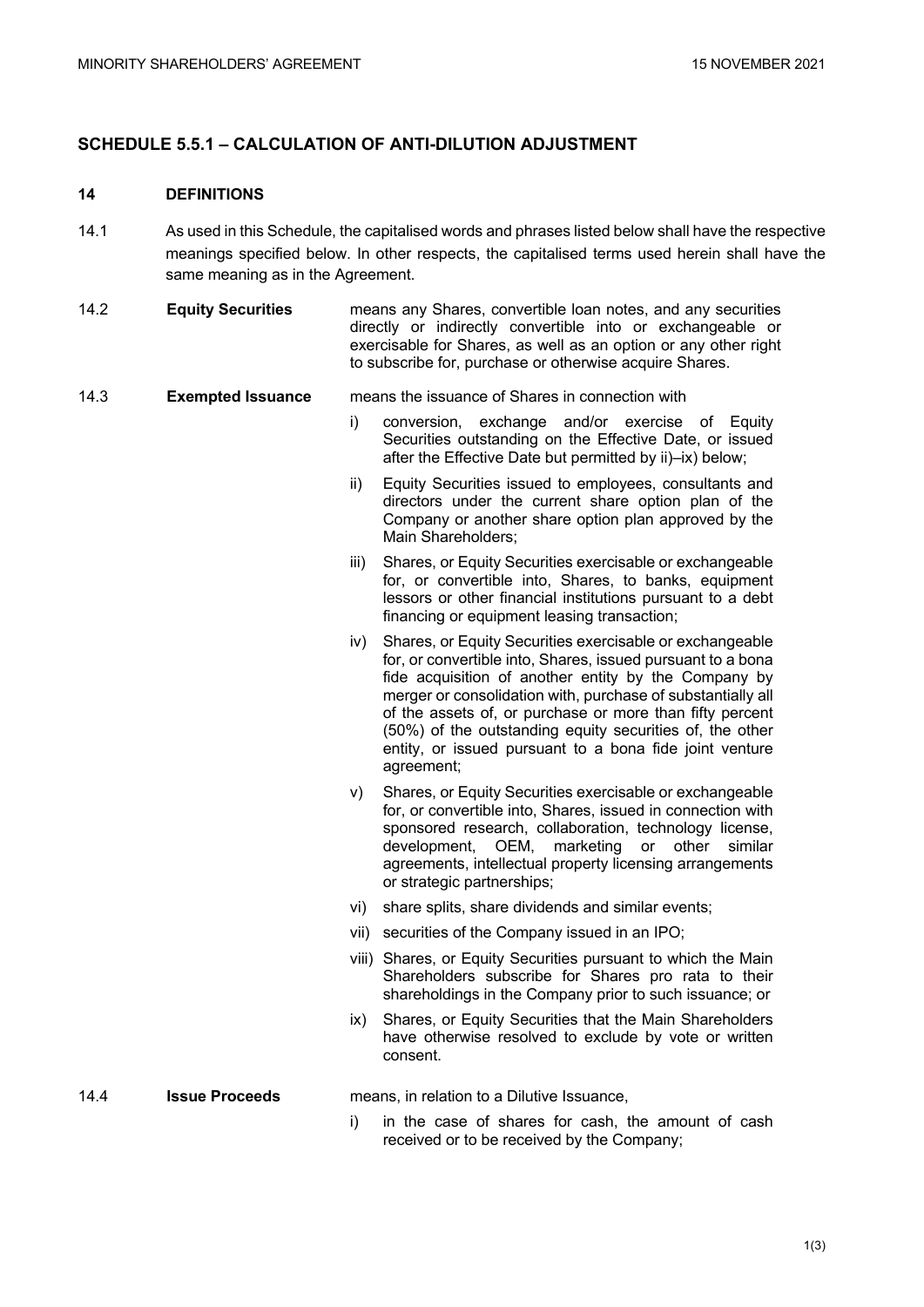- ii) in the case of Equity Securities other than shares, the consideration received or to be received by the Company upon the issuance of such Equity Securities plus the minimum exercise/conversion price provided for in such Equity Securities (without taking into account potential anti-dilution adjustments) for the shares covered thereby; and
- iii) in the case of consideration other than cash, the fair market value of such consideration as determined by the Board.
- 14.5 **New Equity Securities** means, in relation to a Dilutive Issuance, the shares issued or sold or, in the case of Equity Securities other than shares, the maximum number of shares that such Equity Securities are convertible into or exchangeable for (assuming the satisfaction of any conditions to exercisability but without taking into account potential anti-dilution adjustments), in each case whether such Equity Securities (as applicable) are vested or unvested, contingent or non-contingent or exercisable or not yet exercisable.
- 14.6 **Shares** means the Common Shares and the Preferred Shares.

# **15 ANTI-DILUTION ADJUSTMENT**

- 15.1 If the Company issues or sells any Equity Securities, other than:
	- (v) Equity Securities so issued or sold (or deemed to be issued or sold) pursuant to an Exempted Issuance; or
	- (vi) Equity Securities that are otherwise excluded by vote or written consent by the Main Shareholders,

without consideration or for Issue Proceeds per Equity Security less than the Conversion Price in effect for the Series Seed Preferred Shares immediately prior to such issuance or sale (such issuance or sale, a **Dilutive Issuance**), then the Conversion Price shall forthwith be adjusted to a price determined by multiplying such Conversion Price by a fraction:

- (i) the numerator of which shall be the number of Shares outstanding (on an as converted basis, calculated based on all outstanding Equity Securities) immediately prior to such Dilutive Issuance plus the number of shares that an amount equal to the Issue Proceeds to the Company from such Dilutive Issuance would purchase at a price per share equal to such Conversion Price; and
- (ii) the denominator of which shall be the number of Shares outstanding (on an asconverted basis, calculated based on all outstanding Equity Securities) immediately prior to such Dilutive Issuance plus the number of New Equity Securities issued or sold in the Dilutive Issuance.
- 15.2 For the purpose of this Schedule 5.5.1:
	- (iii) shares shall be deemed to be "outstanding" if they are owned by a person other than the Company or its affiliates;